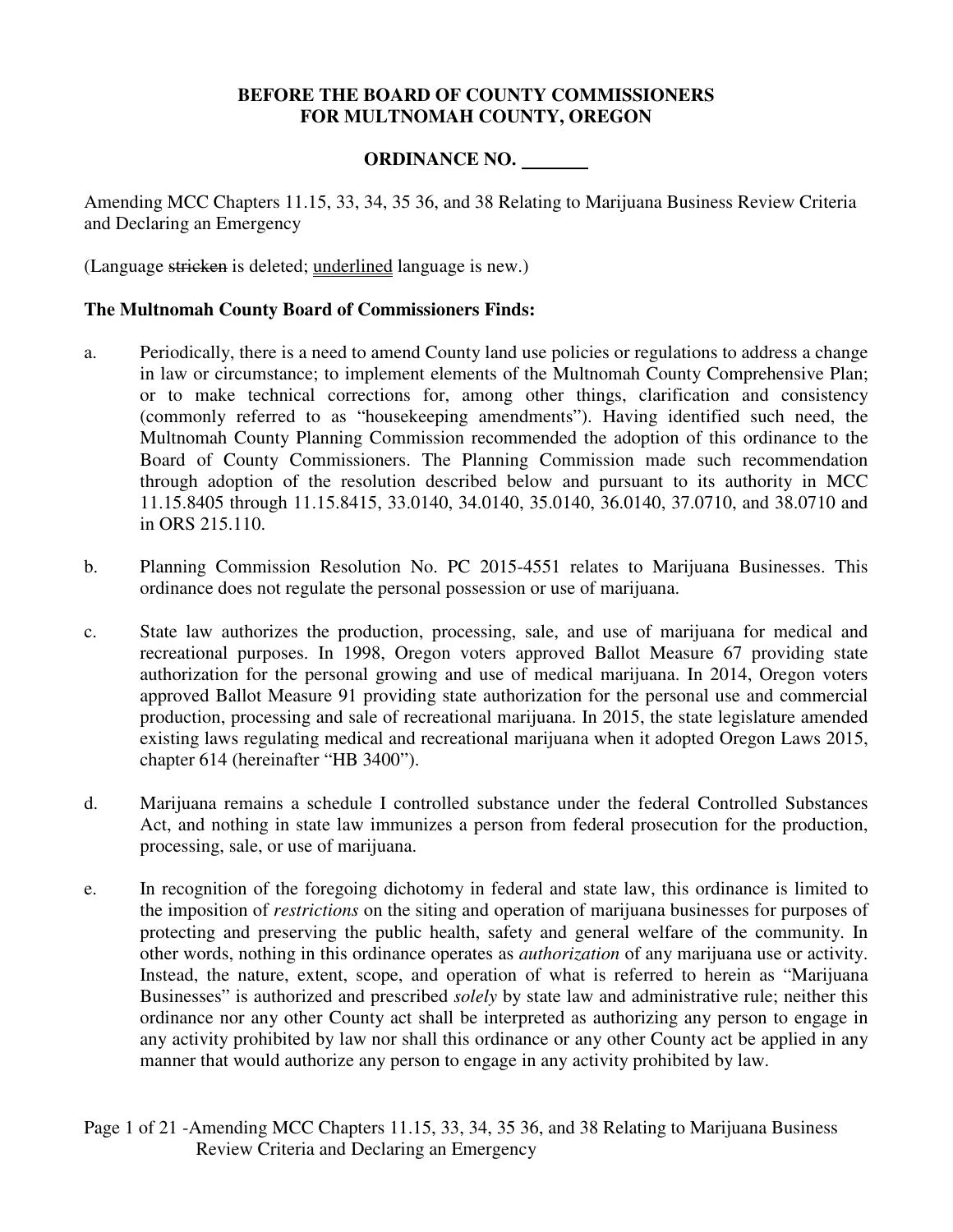- f. The authority to impose land use regulations derives from the County's home rule authority and charter. Although the County has its own inherent power to "protect the health, safety and welfare of the citizens of this state" (*see e.g.*, ORS 215.253(2)), the proposed ordinance is designed to fall within the category of those "reasonable regulations" (i.e., time, place, and manner) provided for in HB 3400. This ordinance capitalizes on the efficiency, including clarity to the public, gained by aligning the regulations herein with the framework set forth in state law and administrative rule with respect to the regulation of marijuana-related activities.
- g. The County's authority to impose land use regulations in the Columbia River Gorge National Scenic Area ("Scenic Area") is limited by the Columbia River Gorge National Scenic Area Act, which requires the County to submit land use ordinances for that area to the Columbia River Gorge Commission ("Commission") for approval. The Commission's legal counsel has advised that marijuana's status as a schedule I controlled substance under federal law prevents the Commission (and in turn the County) from approving an ordinance applying current County zoning to marijuana businesses in the Scenic Area.
- h. Prior to the first Planning Commission hearing on this ordinance, the County mailed notices to individual property owners as required by ORS 215.503 ("Ballot Measure 56 notice"). Notice of the Planning Commission's hearing also was published in the Oregonian newspaper and on the website of the Multnomah County Land Use Planning Program. The Planning Commission held a public hearing on February 1, 2016, during which all interested persons were given the opportunity to appear and be heard. The Planning Commission continued that hearing until February 8, 2016 to allow the Commission to deliberate, and at that hearing, the Planning Commission recommended adoption of the Marijuana Business ordinance.
- i. The Planning Commission's recommendation is sound and derives from the proper execution of its duties and authority.

### **Multnomah County Ordains as Follows:**

**Section 1.** MCC 33.0560, 34.0560, 35.0560 and 36.0560 is added as follows:

### **33.0560 Marijuana Business**

(A) The purpose of this section is to protect and preserve the public health, safety and general welfare of the community by establishing restrictions on the siting and operation of Marijuana Businesses. The nature, extent, scope, and operation of Marijuana Businesses is authorized and prescribed by state law and administrative rule, not by this or any other County ordinance or act. No County ordinance or other act shall be interpreted as authorizing any person to engage in any activity prohibited by law nor shall any County ordinance or other act be applied in any manner that would authorize any person to engage in any activity prohibited by law. Accordingly, this section, through Table A and the other provisions of this section, imposes restrictions on the establishment and operation of Marijuana Businesses and does not constitute a separate source of authority for the establishment and operation of Marijuana Businesses. Nothing in this section regulates the personal use of marijuana.

(B) In construing this section, including the definitions of the terms given in paragraph (C), related provisions of state law and administrative rule provide relevant context.

Page 2 of 21 -Amending MCC Chapters 11.15, 33, 34, 35 36, and 38 Relating to Marijuana Business Review Criteria and Declaring an Emergency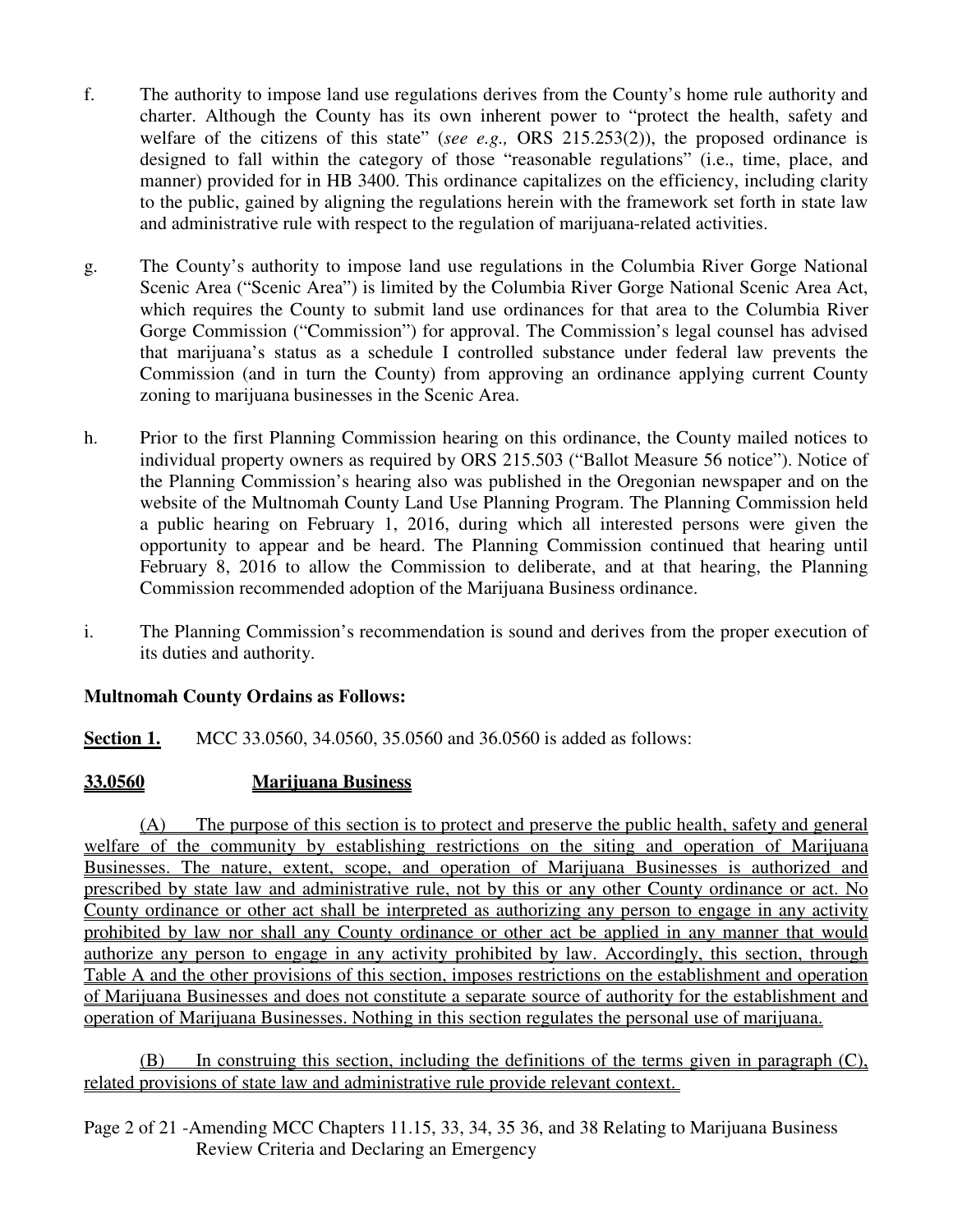(C) The following definitions apply to this section and to the implementation of this section through other provisions of the Multnomah County Code.

(1) The term "Marijuana Business" and its derivations means an enterprise authorized by state law involving medical or recreational marijuana production, medical or recreational marijuana processing, recreational marijuana wholesaling, medical marijuana dispensing, or retailing of recreational marijuana. Nothing in this section authorizes collocation of medical and recreational enterprises beyond that allowed under state law.

### (2) The term "Outdoor Production" means producing marijuana:

- (a) In an expanse of open or cleared ground; or
- (b) In a greenhouse, hoop house or similar non-rigid structure that does not utilize any artificial lighting on mature marijuana plants, including but not limited to electrical lighting sources.
- (3) The term "Indoor Production" means producing marijuana in any manner:
	- (a) Utilizing artificial lighting on mature marijuana plants; or
	- (b) Other than "outdoor production," as that is defined in this section.

(D) A proposal for establishing, altering, expanding or replacing a Marijuana Business will be reviewed as specified in Table A below and is subject to the specified criteria therein as well as the criteria set forth in paragraph E of this section. For purposes of MCC 33.7214, a proposal for the alteration or expansion of an existing building or structure by more than 400 square feet of floor area or ground coverage, or for replacement of a building or structure shall be deemed to have a greater adverse impact on the neighborhood. Where no review process for a particular Marijuana Business in a particular zoning district is specified in Table A, the Marijuana Business may not operate in that zoning district.

## **Table A: Chapter 33**

 $X = Not allowed$ 

| <b>Zoning District</b>                          | <b>Marijuana</b><br><b>Production</b>                                       | <b>Marijuana</b><br><b>Processing</b> | <b>Marijuana</b><br><b>Wholesaling</b> | <b>Marijuana</b><br><b>Dispensing or</b><br><b>Retailing</b> |
|-------------------------------------------------|-----------------------------------------------------------------------------|---------------------------------------|----------------------------------------|--------------------------------------------------------------|
| (CFU zones)<br><u>CFU-1</u><br>$CFU-2$<br>CFU-5 | <b>Outdoor</b><br>Production only<br>33.2020(C)<br>33.2220(C)<br>33.2420(C) | $\overline{\text{X}}$                 | $\underline{X}$                        | $\underline{X}$                                              |
| <u>EFU</u>                                      | 33.2620(A)                                                                  | 33.2625(L)                            |                                        |                                                              |

Page 3 of 21 -Amending MCC Chapters 11.15, 33, 34, 35 36, and 38 Relating to Marijuana Business Review Criteria and Declaring an Emergency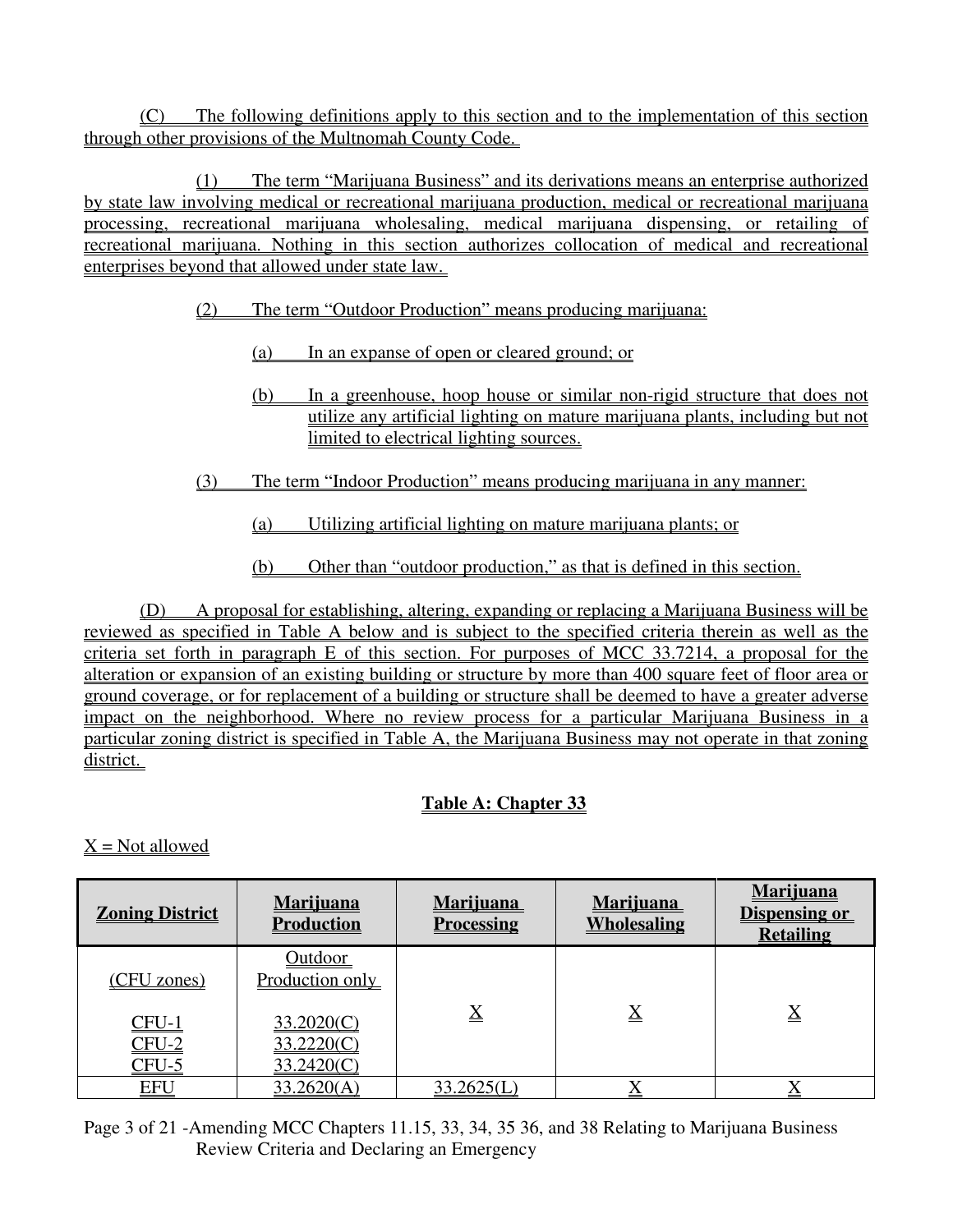| $MUA-20$   | 33.2820(A)                                                                                                                                                   | 33.2830(B)(2)   | $\underline{\underline{X}}$ | $\mathbf v$<br>▵ |
|------------|--------------------------------------------------------------------------------------------------------------------------------------------------------------|-----------------|-----------------------------|------------------|
| R          | <b>Indoor Production</b><br>only and the total<br>combined footprint<br>of the Marijuana<br>Business shall not<br>exceed 2,500<br>square feet.<br>33.3120(A) | $\underline{X}$ | $\underline{X}$             | $\underline{X}$  |
| <b>BRC</b> | <b>Indoor Production</b><br>$\underline{\text{only}}$<br>33.3320(A)                                                                                          | 33.3330(B)(3)   | $\underline{X}$             | 33.3330(B)(1)    |

(E) A Marijuana Business is required to meet the criteria referenced in Table A and must comply with the following:

(1) A Marijuana Business shall be located a minimum of 1,000 feet from a public or private school.

- (a) The measurement in the Exclusive Farm Use zone shall be made using a straight line extending horizontally from the closest school property line to the closest part of any canopy area or building or structure used for marijuana production or marijuana processing.
- (b) The measurement in all other zoning districts shall be made using a straight line extending horizontally from the closest point anywhere on the property line of the Marijuana Business property to the closest school property line.

(2) Outdoor marijuana canopies, buildings and structures used for indoor or outdoor marijuana production, and buildings and structures used for marijuana processing shall be located at least 100 feet from any property line, unless an adjustment or variance is approved. The distance shall be measured using a straight line extending horizontally from the closest part of the canopy area or building or structure used for marijuana production or marijuana processing to the closest property line. This 100 foot setback does not apply to a building or structure, or portion thereof, lawfully established within 100 feet of a property line prior to January 1, 2016.

(3) All Marijuana Business buildings must be equipped with an air filtration system designed and verified by an Oregon licensed mechanical engineer to ensure no marijuana odor at property lines. The system must be operated and maintained in the manner designed and instructed by the Oregon licensed mechanical engineer. Doors and windows shall remain closed, except for the minimum length of time needed for ingress to or egress from the building. The air filtration system requirement does not apply to a building used as part of outdoor production.

Page 4 of 21 -Amending MCC Chapters 11.15, 33, 34, 35 36, and 38 Relating to Marijuana Business Review Criteria and Declaring an Emergency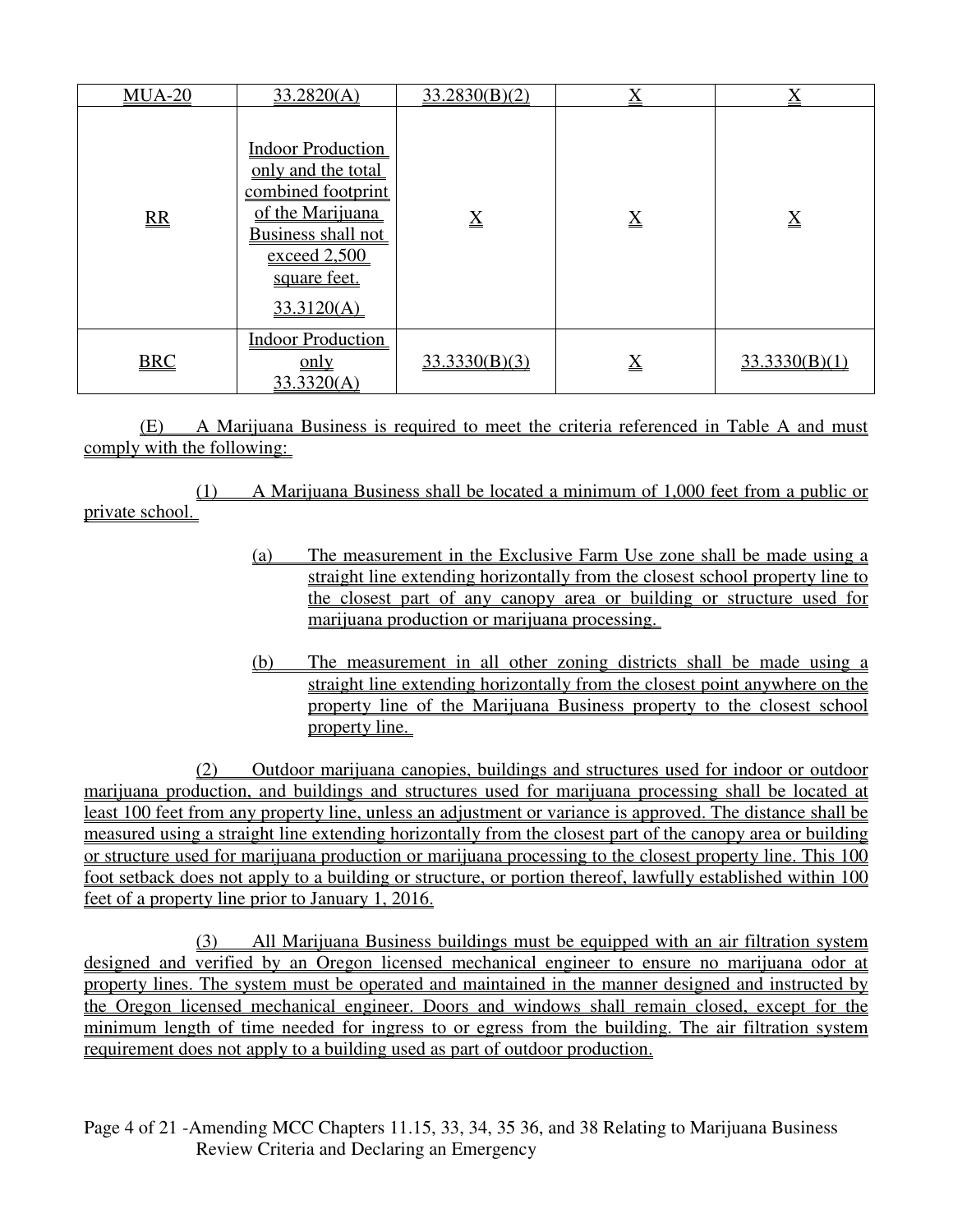(4) A Marijuana Business in a Rural Residential (RR) zoning district shall not produce or permit to be produced sound that is detectable at the property line. A Marijuana Business in all other zoning districts shall comply with the county Sound Control Law, MCC 15.265 – 15.274. A Marijuana Business is not eligible for a variance as prescribed in MCC 15.271 of the county Sound Control Law.

(5) During the period commencing 30 minutes before sunset and ending 30 minutes after sunrise the following day, artificial lighting shall not be visible from outside a building or structure used for marijuana production.

(6) With respect to the establishment, alteration, expansion or replacement of a Marijuana Business supported by a building or other structure, MCC 33.4500 through MCC 33.4575 (Significant Environmental Concern) shall not apply to a building or structure lawfully established prior to January 1, 2016, but shall apply to all other buildings and structures in a Significant Environmental Concern subdistrict. The farm use exception in MCC 33.4515(A)(1) from Significant Environmental Concern permit requirements shall apply only to marijuana production in the Exclusive Farm Use Zoning District and shall not apply to a Marijuana Business in any other instance.

- (7) Fences, walls or other barriers:
	- (a) Shall be limited in area by being located no more than 20-feet in any direction from the outer extent of all areas used for Marijuana Business activities, including but not limited to buildings, structures, outdoor marijuana canopies, and areas used for off-street parking, loading, and storage.
	- (b) Shall not be electrified, use barbed wire, razor wire, concertina coils, anticlimb spikes or any other similar security feature designed to discourage ingress through the potential of causing bodily harm.
	- (c) Shall not include plastic sheeting, knitted polyethylene, woven polypropylene, vinyl coated polyester, or similar materials.
	- (d) No variance, adjustment, deviation or any other modification to these fencing standards is allowed.

(8) No more than one of each of the following Marijuana Businesses may be established on the same Lot of Record.

- (a) Marijuana production
- (b) Marijuana processing
- (c) Marijuana retailing
- (d) Marijuana dispensary.

(9) The following uses are not allowed as a Home Occupation: Marijuana Business, private or public research of cannabis, or laboratory for the testing of marijuana items.

Page 5 of 21 -Amending MCC Chapters 11.15, 33, 34, 35 36, and 38 Relating to Marijuana Business Review Criteria and Declaring an Emergency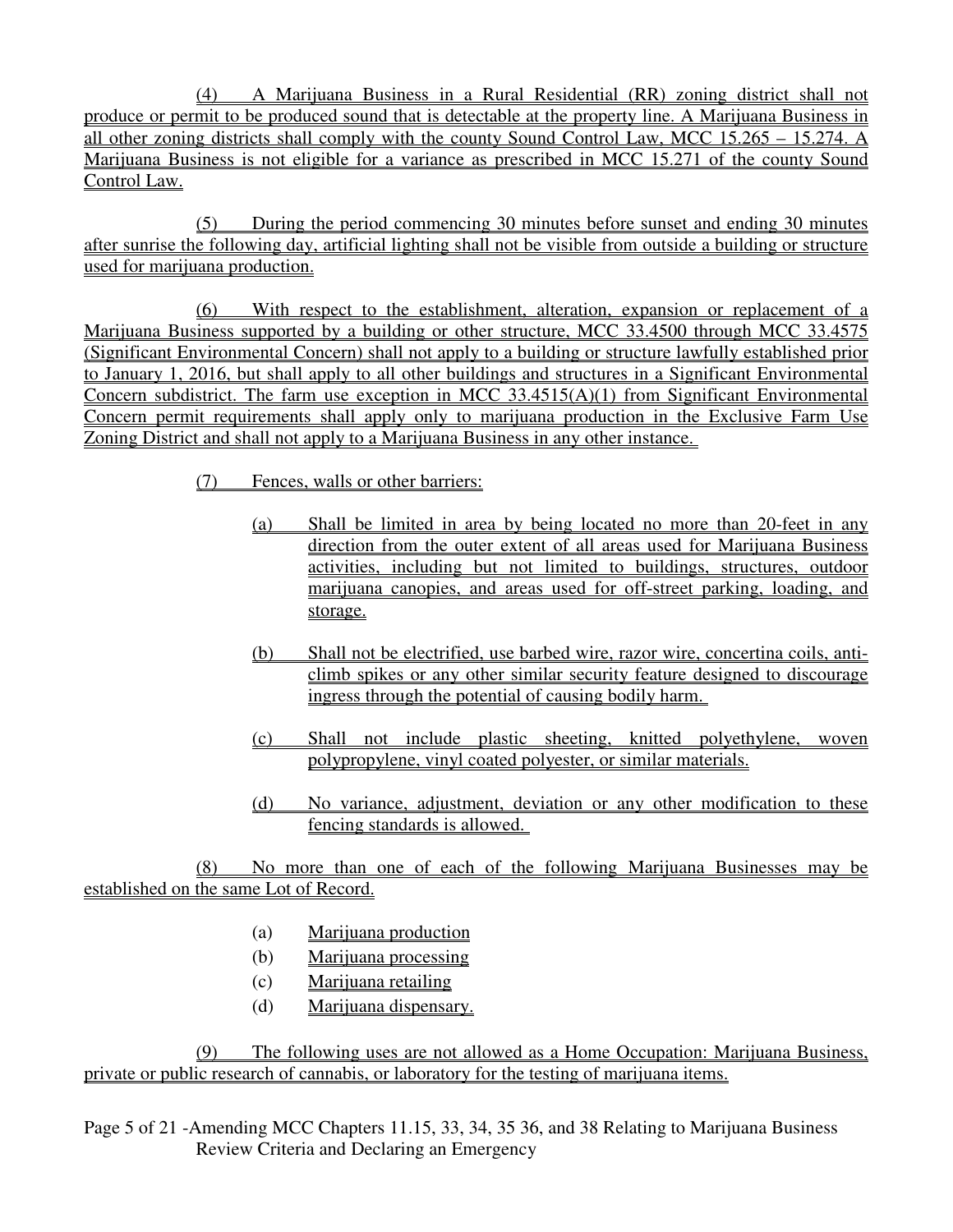(10) Notwithstanding ORS chapters 195, 196, 197 and 215, the following are not permitted uses:

- (a) A new dwelling used in conjunction with a marijuana crop.
- (b) A farm stand, as described in ORS  $215.213(1)(r)$  or  $215.283(1)(o)$ , used in conjunction with a marijuana crop.
- (c) A commercial activity, as described in ORS 215.213(2)(c) or ORS 215.283(2)(a), carried on in conjunction with a marijuana crop.

**Section 2.** MCC 34.0560 is added as follows:

### **34.0560 Marijuana Business**

(A) The purpose of this section is to protect and preserve the public health, safety and general welfare of the community by establishing restrictions on the siting and operation of Marijuana Businesses. The nature, extent, scope, and operation of Marijuana Businesses is authorized and prescribed by state law and administrative rule, not by this or any other County ordinance or act. No County ordinance or other act shall be interpreted as authorizing any person to engage in any activity prohibited by law nor shall any County ordinance or other act be applied in any manner that would authorize any person to engage in any activity prohibited by law. Accordingly, this section, through Table A and the other provisions of this section, imposes restrictions on the establishment and operation of Marijuana Businesses and does not constitute a separate source of authority for the establishment and operation of Marijuana Businesses. Nothing in this section regulates the personal use of marijuana.

(B) In construing this section, including the definitions of the terms given in paragraph (C), related provisions of state law and administrative rule provide relevant context.

(C) The following definitions apply to this section and to the implementation of this section through other provisions of the Multnomah County Code.

(1) The term "Marijuana Business" and its derivations means an enterprise authorized by state law involving medical or recreational marijuana production, medical or recreational marijuana processing, recreational marijuana wholesaling, medical marijuana dispensing, or retailing of recreational marijuana. Nothing in this section authorizes collocation of medical and recreational enterprises beyond that allowed under state law.

(2) The term "Outdoor Production" means producing marijuana:

(a) In an expanse of open or cleared ground; or

(b) In a greenhouse, hoop house or similar non-rigid structure that does not utilize any artificial lighting on mature marijuana plants, including but not limited to electrical lighting sources.

Page 6 of 21 -Amending MCC Chapters 11.15, 33, 34, 35 36, and 38 Relating to Marijuana Business Review Criteria and Declaring an Emergency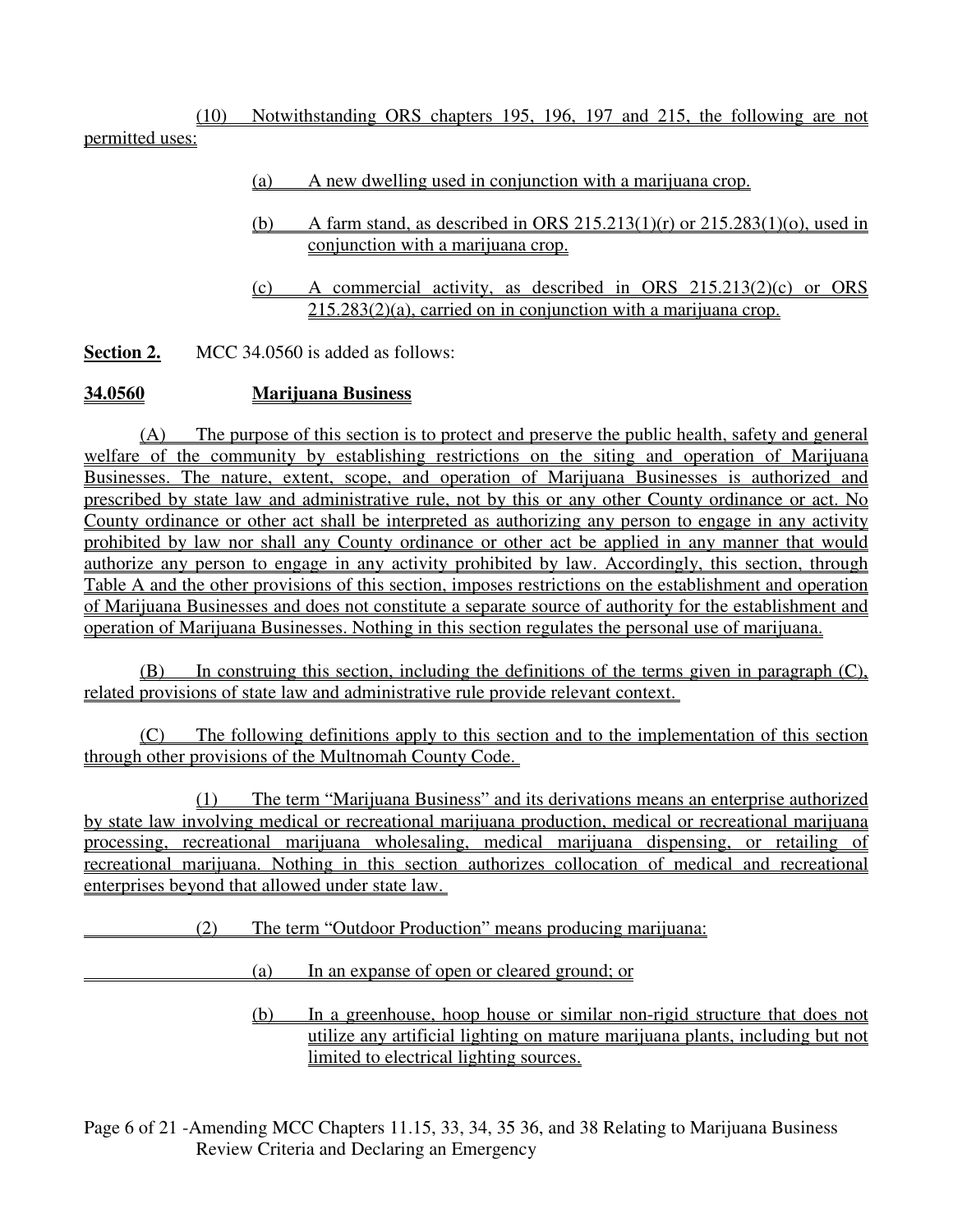(3) The term "Indoor Production" means producing marijuana in any manner:

(a) Utilizing artificial lighting on mature marijuana plants; or

(b) Other than "outdoor production," as that is defined in this section.

(D) A proposal for establishing, altering, expanding or replacing a Marijuana Business will be reviewed as specified in Table A below and is subject to the specified criteria therein as well as the criteria set forth in paragraph E of this section. For purposes of MCC 34.7214, a proposal for the alteration or expansion of an existing building or structure by more than 400 square feet of floor area or ground coverage, or for replacement of a building or structure shall be deemed to have a greater adverse impact on the neighborhood. Where no review process for a particular Marijuana Business in a particular zoning district is specified in Table A, the Marijuana Business may not operate in that zoning district.

## **Table A: Chapter 34**

 $X = Not$  Allowed

| <b>Zoning District</b> | Marijuana<br><b>Production</b>                                                                                                                               | <b>Marijuana</b><br><b>Processing</b> | <b>Marijuana</b><br><b>Wholesaling</b> | <b>Marijuana</b><br><b>Dispensing or</b><br><b>Retailing</b> |
|------------------------|--------------------------------------------------------------------------------------------------------------------------------------------------------------|---------------------------------------|----------------------------------------|--------------------------------------------------------------|
| <b>EFU</b>             | 34.2620(A)                                                                                                                                                   | 34.2625(L)                            | $\underline{X}$                        | $\underline{X}$                                              |
| $MUA-20$               | 34.2820(A)                                                                                                                                                   | 34.2830(B)(2)                         | $\underline{X}$                        | $\underline{X}$                                              |
| RR                     | <b>Indoor Production</b><br>only and the total<br>combined footprint<br>of the Marijuana<br>Business shall not<br>exceed 2,500<br>square feet.<br>34.3120(A) | $\overline{X}$                        | $\overline{X}$                         | $\overline{X}$                                               |
| RC                     | <b>Indoor Production</b><br>only<br>34.3320(A)                                                                                                               | 34.3330(B)(4)                         | 34.3330(B)(3)(a)                       | 34.3330(B)(1)                                                |

(E) A Marijuana Business is required to meet the criteria referenced in Table A and must comply with the following:

(1) A Marijuana Business shall be located a minimum of 1,000 feet from a public or private school.

> (a) The measurement in the Exclusive Farm Use zone shall be made using a straight line extending horizontally from the closest school property line to

Page 7 of 21 -Amending MCC Chapters 11.15, 33, 34, 35 36, and 38 Relating to Marijuana Business Review Criteria and Declaring an Emergency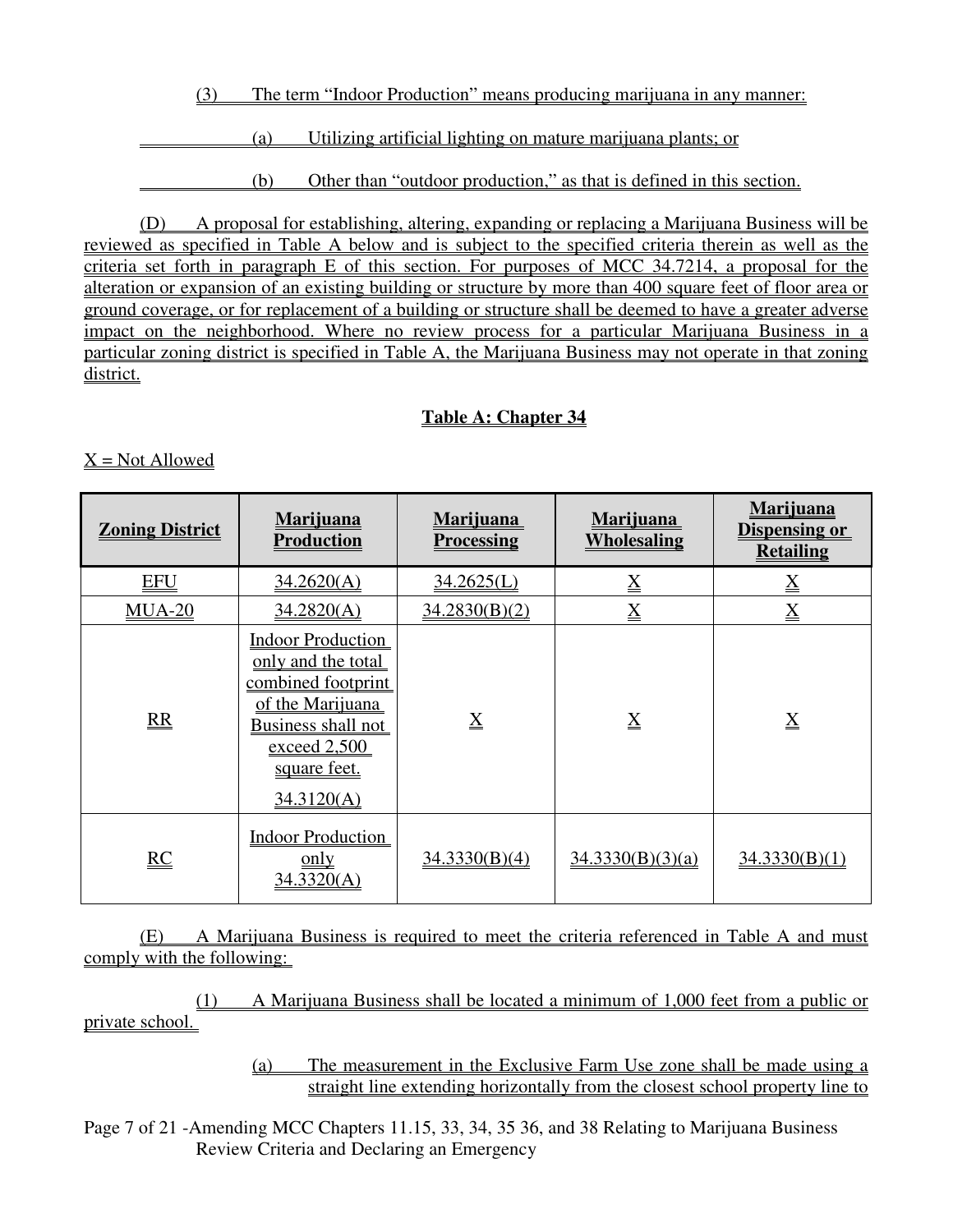the closest part of any canopy area or building or structure used for marijuana production or marijuana processing.

(b) The measurement in all other zoning districts shall be made using a straight line extending horizontally from the closest point anywhere on the property line of the Marijuana Business property to the closest school property line.

(2) Outdoor marijuana canopies, buildings and structures used for indoor or outdoor marijuana production, and buildings and structures used for marijuana processing shall be located at least 100 feet from any property line, unless an adjustment or variance is approved. The distance shall be measured using a straight line extending horizontally from the closest part of the canopy area or building or structure used for marijuana production or marijuana processing to the closest property line. This 100 foot setback does not apply to a building or structure, or portion thereof, lawfully established within 100 feet of a property line prior to January 1, 2016.

(3) All Marijuana Business buildings must be equipped with an air filtration system designed and verified by an Oregon licensed mechanical engineer to ensure no marijuana odor at property lines. The system must be operated and maintained in the manner designed and instructed by the Oregon licensed mechanical engineer. Doors and windows shall remain closed, except for the minimum length of time needed for ingress to or egress from the building. The air filtration system requirement does not apply to a building used as part of outdoor production.

(4) A Marijuana Business in a Rural Residential (RR) zoning district shall not produce or permit to be produced sound that is detectable at the property line. A Marijuana Business in all other zoning districts shall comply with the county Sound Control Law, MCC 15.265 – 15.274. A Marijuana Business is not eligible for a variance as prescribed in MCC 15.271 of the county Sound Control Law.

(5) During the period commencing 30 minutes before sunset and ending 30 minutes after sunrise the following day, artificial lighting shall not be visible from outside a building or structure used for marijuana production.

(6) With respect to the establishment, alteration, expansion or replacement of a Marijuana Business supported by a building or other structure, MCC 34.4500 through MCC 34.4575 (Significant Environmental Concern) shall not apply to a building or structure lawfully established prior to January 1, 2016, but shall apply to all other buildings and structures in a Significant Environmental Concern subdistrict. The farm use exception in MCC 34.4515(A) from Significant Environmental Concern permit requirements shall apply only to marijuana production in the Exclusive Farm Use Zoning District and shall not apply to a Marijuana Business in any other instance.

(7) Fences, walls or other barriers:

(a) Shall be limited in area by being located no more than 20-feet in any direction from the outer extent of all areas used for Marijuana Business activities, including but not limited to buildings, structures, outdoor marijuana canopies, and areas used for off-street parking, loading, and

Page 8 of 21 -Amending MCC Chapters 11.15, 33, 34, 35 36, and 38 Relating to Marijuana Business Review Criteria and Declaring an Emergency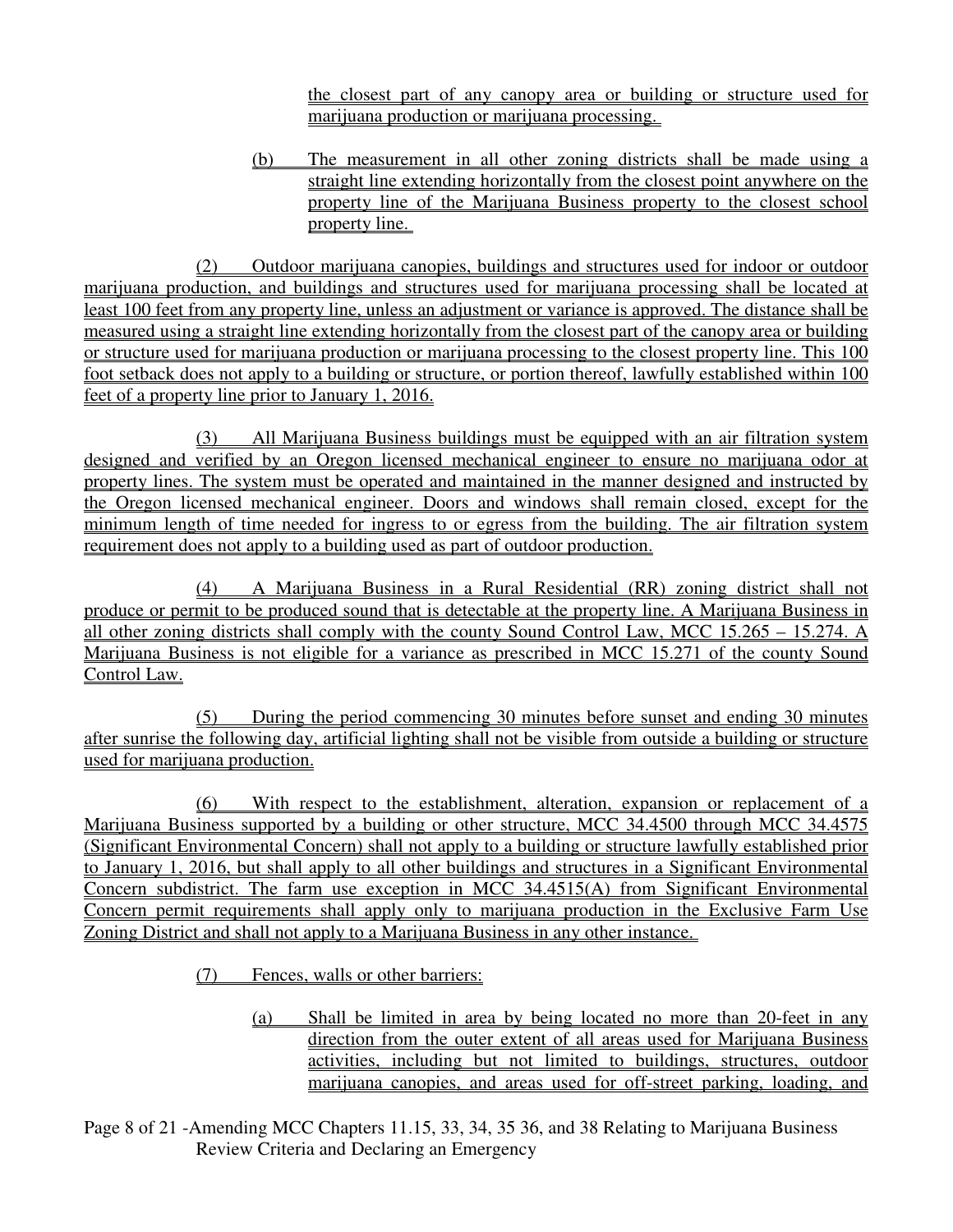storage.

- (b) Shall not be electrified, use barbed wire, razor wire, concertina coils, anticlimb spikes or any other similar security feature designed to discourage ingress through the potential of causing bodily harm.
- (c) Shall not include plastic sheeting, knitted polyethylene, woven polypropylene, vinyl coated polyester, or similar materials.
- (d) No variance, adjustment, deviation or any other modification to these fencing standards is allowed.

(8) No more than one of each of the following Marijuana Businesses may be established on the same Lot of Record.

- (a) Marijuana production
- (b) Marijuana processing
- (c) Marijuana wholesaling
- (d) Marijuana retailing
- (e) Marijuana dispensary.

(9) The following uses are not allowed as a Home Occupation: Marijuana Business, private or public research of cannabis, or laboratory for the testing of marijuana items.

(10) Notwithstanding ORS chapters 195, 196, 197 and 215, the following are not permitted uses:

- (a) A new dwelling used in conjunction with a marijuana crop.
- (b) A farm stand, as described in ORS  $215.213(1)(r)$  or  $215.283(1)(o)$ , used in conjunction with a marijuana crop.
- (c) A commercial activity, as described in ORS 215.213(2)(c) or ORS 215.283(2)(a), carried on in conjunction with a marijuana crop.

**Section 3.** MCC 35.0560 is added as follows:

### **35.0560 Marijuana Business**

(A) The purpose of this section is to protect and preserve the public health, safety and general welfare of the community by establishing restrictions on the siting and operation of Marijuana Businesses. The nature, extent, scope, and operation of Marijuana Businesses is authorized and prescribed by state law and administrative rule, not by this or any other County ordinance or act. No County ordinance or other act shall be interpreted as authorizing any person to engage in any activity prohibited by law nor shall any County ordinance or other act be applied in any manner that would authorize any person to engage in any activity prohibited by law. Accordingly, this section, through

Page 9 of 21 -Amending MCC Chapters 11.15, 33, 34, 35 36, and 38 Relating to Marijuana Business Review Criteria and Declaring an Emergency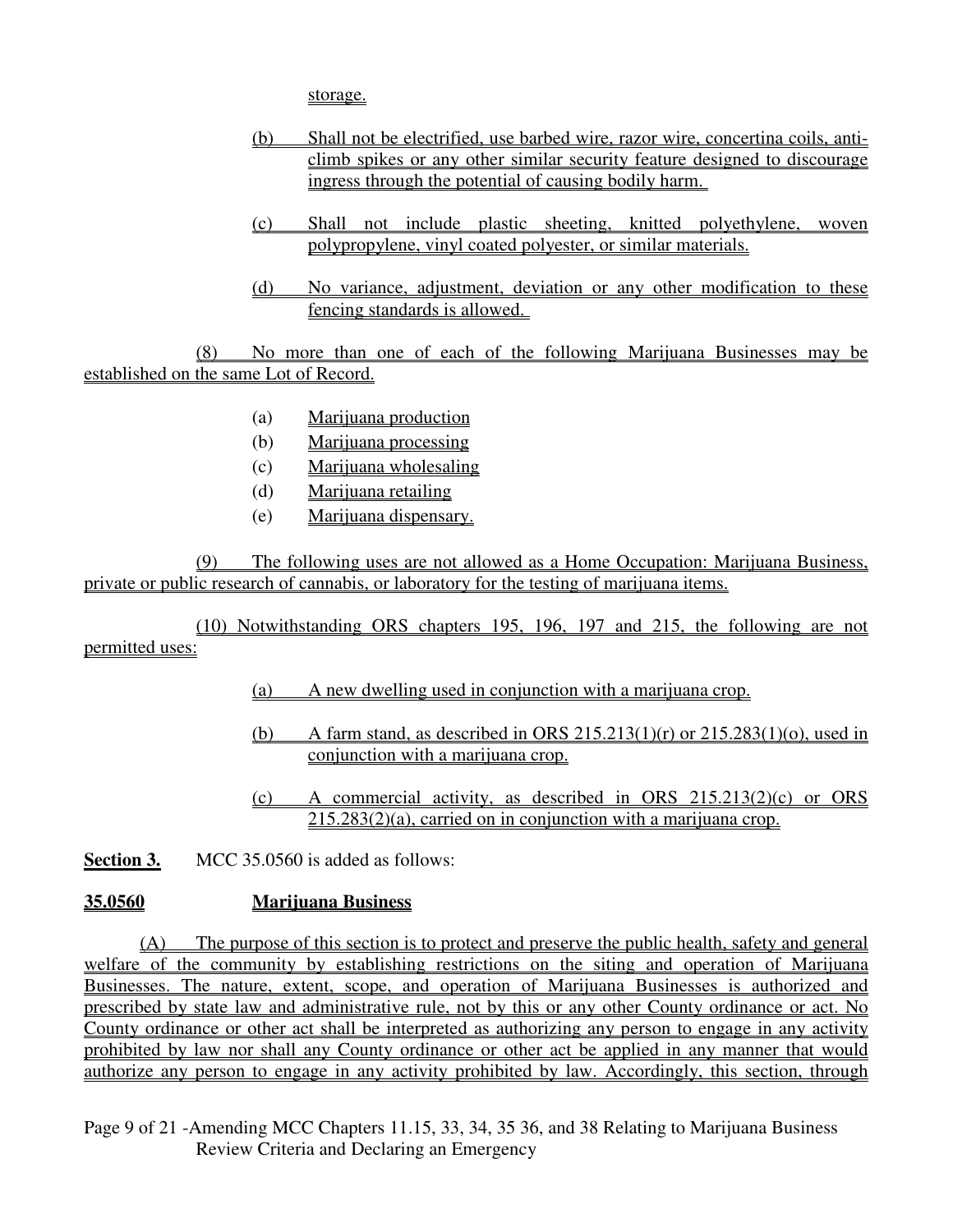Table A and the other provisions of this section, imposes restrictions on the establishment and operation of Marijuana Businesses and does not constitute a separate source of authority for the establishment and operation of Marijuana Businesses. Nothing in this section regulates the personal use of marijuana.

(B) In construing this section, including the definitions of the terms given in paragraph (C), related provisions of state law and administrative rule provide relevant context.

(C) The following definitions apply to this section and to the implementation of this section through other provisions of the Multnomah County Code.

(1) The term "Marijuana Business" and its derivations means an enterprise authorized by state law involving medical or recreational marijuana production, medical or recreational marijuana processing, recreational marijuana wholesaling, medical marijuana dispensing, or retailing of recreational marijuana. Nothing in this section authorizes collocation of medical and recreational enterprises beyond that allowed under state law.

- (2) The term "Outdoor Production" means producing marijuana:
	- (a) In an expanse of open or cleared ground; or
	- (b) In a greenhouse, hoop house or similar non-rigid structure that does not utilize any artificial lighting on mature marijuana plants, including but not limited to electrical lighting sources.
- (3) The term "Indoor Production" means producing marijuana in any manner:
	- (a) Utilizing artificial lighting on mature marijuana plants; or
	- (b) Other than "outdoor production," as that is defined in this section.

(D) A proposal for establishing, altering, expanding or replacing a Marijuana Business will be reviewed as specified in Table A below and is subject to the specified criteria therein as well as the criteria set forth in paragraph E of this section. For purposes of MCC 35.7214, a proposal for the alteration or expansion of an existing building or structure by more than 400 square feet of floor area or ground coverage, or for replacement of a building or structure shall be deemed to have a greater adverse impact on the neighborhood. Where no review process for a particular Marijuana Business in a particular zoning district is specified in Table A, the Marijuana Business may not operate in that zoning district.

## **Table A: Chapter 35**

## $X = Not$  Allowed

| <b>Zoning District</b> | <b>Marijuana</b><br><b>Production</b> | <b>Marijuana</b><br><b>Processing</b> | <b>Marijuana</b><br>Wholesaling | <b>Marijuana</b><br>Dispensing or<br><b>Retailing</b> |
|------------------------|---------------------------------------|---------------------------------------|---------------------------------|-------------------------------------------------------|
|------------------------|---------------------------------------|---------------------------------------|---------------------------------|-------------------------------------------------------|

Page 10 of 21 -Amending MCC Chapters 11.15, 33, 34, 35 36, and 38 Relating to Marijuana Business Review Criteria and Declaring an Emergency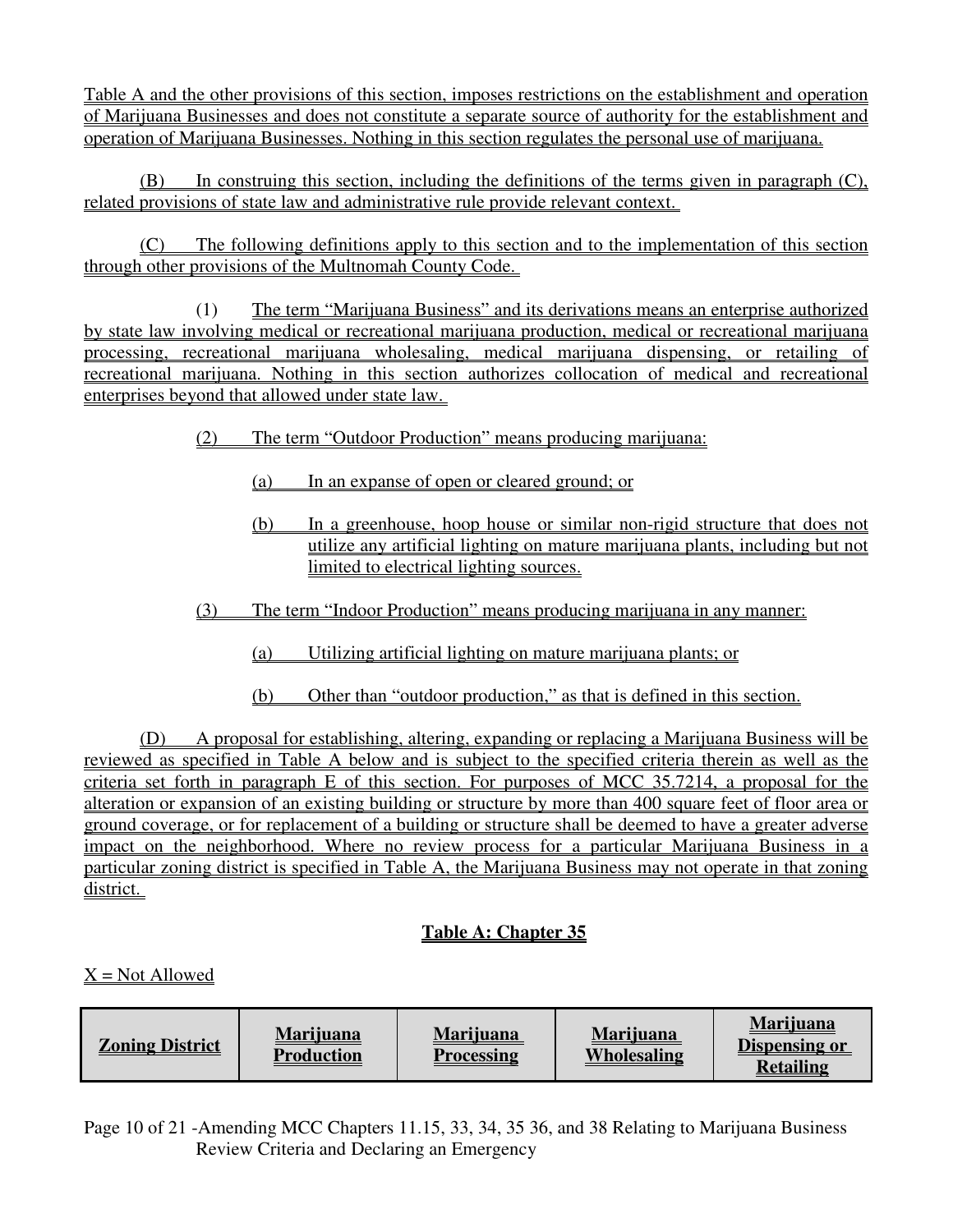| (CFU zones)<br>$CFU-3$<br>$CFU-4$ | <b>Outdoor Production</b><br>$\underline{\text{only}}$<br>35.2020(C)<br>35.2220(C)                                                                           | $\underline{X}$ | $\underline{X}$ | $\underline{X}$ |
|-----------------------------------|--------------------------------------------------------------------------------------------------------------------------------------------------------------|-----------------|-----------------|-----------------|
| <b>EFU</b>                        | 35.2620(A)                                                                                                                                                   | 35.2625(L)      | $\underline{X}$ | $\underline{X}$ |
| $MUA-20$                          | 35.2820(A)                                                                                                                                                   | 35.2830(B)(2)   | $\underline{X}$ | $\underline{X}$ |
| RR                                | <b>Indoor Production</b><br>only and the total<br>combined footprint<br>of the Marijuana<br>Business shall not<br>exceed 2,500<br>square feet.<br>35.3120(A) | $\rm X$         | $\underline{X}$ | $\bf{X}$        |
| <b>SRC</b>                        | <b>Indoor Production</b><br>$\overline{\text{only}}$<br>35.3320(A)                                                                                           | 35.3330(B)(3)   | $\underline{X}$ | 35.3330(B)(1)   |

(E) A Marijuana Business is required to meet the criteria referenced in Table A and must comply with the following:

(1) A Marijuana Business shall be located a minimum of 1,000 feet from a public or

private school.

- (a) The measurement in the Exclusive Farm Use zone shall be made using a straight line extending horizontally from the closest school property line to the closest part of any canopy area or building or structure used for marijuana production or marijuana processing.
- (b) The measurement in all other zoning districts shall be made using a straight line extending horizontally from the closest point anywhere on the property line of the Marijuana Business property to the closest school property line.

(2) Outdoor marijuana canopies, buildings and structures used for indoor or outdoor marijuana production, and buildings and structures used for marijuana processing shall be located at least 100 feet from any property line, unless an adjustment or variance is approved. The distance shall be measured using a straight line extending horizontally from the closest part of the canopy area or building or structure used for marijuana production or marijuana processing to the closest property line. This 100 foot setback does not apply to a building or structure, or portion thereof, lawfully established within 100 feet of a property line prior to January 1, 2016.

(3) All Marijuana Business buildings must be equipped with an air filtration system designed and verified by an Oregon licensed mechanical engineer to ensure no marijuana odor at

Page 11 of 21 -Amending MCC Chapters 11.15, 33, 34, 35 36, and 38 Relating to Marijuana Business Review Criteria and Declaring an Emergency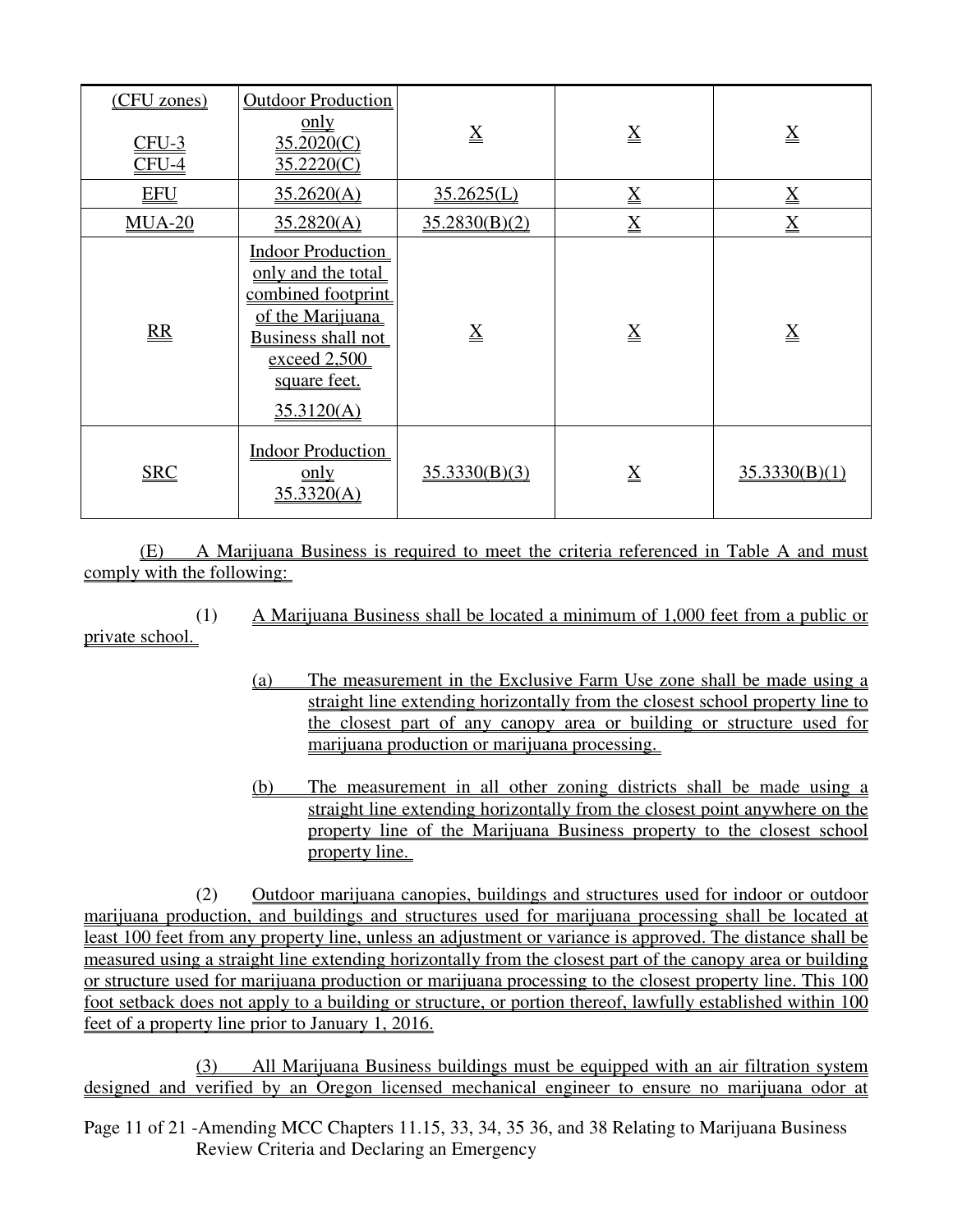property lines. The system must be operated and maintained in the manner designed and instructed by the Oregon licensed mechanical engineer. Doors and windows shall remain closed, except for the minimum length of time needed for ingress to or egress from the building. The air filtration system requirement does not apply to a building used as part of outdoor production.

(4) A Marijuana Business in a Rural Residential (RR) zoning district shall not produce or permit to be produced sound that is detectable at the property line. A Marijuana Business in all other zoning districts shall comply with the county Sound Control Law, MCC 15.265 – 15.274. A Marijuana Business is not eligible for a variance as prescribed in MCC 15.271 of the county Sound Control Law.

(5) During the period commencing 30 minutes before sunset and ending 30 minutes after sunrise the following day, artificial lighting shall not be visible from outside a building or structure used for marijuana production.

(6) With respect to the establishment, alteration, expansion or replacement of a Marijuana Business supported by a building or other structure, MCC 35.4500 through MCC 35.4575 (Significant Environmental Concern) shall not apply to a building or structure lawfully established prior to January 1, 2016, but shall apply to all other buildings and structures in a Significant Environmental Concern subdistrict. The farm use exception in MCC 35.4515(A)(1) from Significant Environmental Concern permit requirements shall apply only to marijuana production in the Exclusive Farm Use Zoning District and shall not apply to a Marijuana Business in any other instance.

(7) Fences, walls or other barriers:

- (a) Shall be limited in area by being located no more than 20-feet in any direction from the outer extent of all areas used for Marijuana Business activities, including but not limited to buildings, structures, outdoor marijuana canopies, and areas used for off-street parking, loading, and storage.
- (b) Shall not be electrified, use barbed wire, razor wire, concertina coils, anticlimb spikes or any other similar security feature designed to discourage ingress through the potential of causing bodily harm.
- (c) Shall not include plastic sheeting, knitted polyethylene, woven polypropylene, vinyl coated polyester, or similar materials.
- (d) No variance, adjustment, deviation or any other modification to these fencing standards is allowed.

(8) No more than one of each of the following Marijuana Businesses may be established on the same Lot of Record.

- (a) Marijuana production
- (b) Marijuana processing
- (c) Marijuana retailing
- Page 12 of 21 -Amending MCC Chapters 11.15, 33, 34, 35 36, and 38 Relating to Marijuana Business Review Criteria and Declaring an Emergency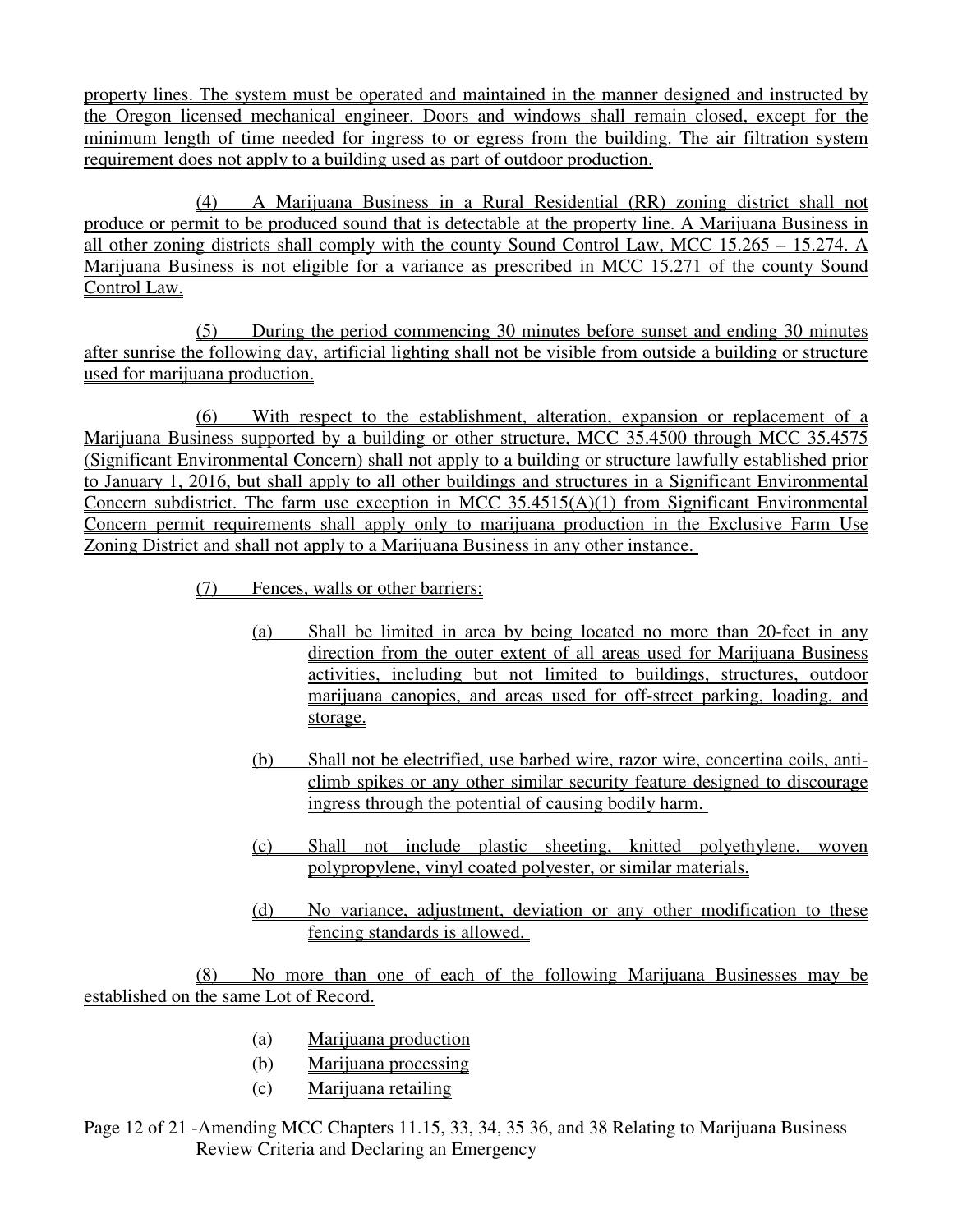(d) Marijuana dispensary.

(9) The following uses are not allowed as a Home Occupation: Marijuana Business, private or public research of cannabis, or laboratory for the testing of marijuana items.

(10) Notwithstanding ORS chapters 195, 196, 197 and 215, the following are not permitted uses:

- (a) A new dwelling used in conjunction with a marijuana crop.
- (b) A farm stand, as described in ORS  $215.213(1)(r)$  or  $215.283(1)(o)$ , used in conjunction with a marijuana crop.
- (c) A commercial activity, as described in ORS 215.213(2)(c) or ORS  $215.283(2)$ (a), carried on in conjunction with a marijuana crop.

**Section 4.** MCC 36.0560 is added as follows:

### **36.0560 Marijuana Business**

(A) The purpose of this section is to protect and preserve the public health, safety and general welfare of the community by establishing restrictions on the siting and operation of Marijuana Businesses. The nature, extent, scope, and operation of Marijuana Businesses is authorized and prescribed by state law and administrative rule, not by this or any other County ordinance or act. No County ordinance or other act shall be interpreted as authorizing any person to engage in any activity prohibited by law nor shall any County ordinance or other act be applied in any manner that would authorize any person to engage in any activity prohibited by law. Accordingly, this section, through Table A and the other provisions of this section, imposes restrictions on the establishment and operation of Marijuana Businesses and does not constitute a separate source of authority for the establishment and operation of Marijuana Businesses. Nothing in this section regulates the personal use of marijuana.

(B) In construing this section, including the definitions of the terms given in paragraph (C), related provisions of state law and administrative rule provide relevant context.

(C) The following definitions apply to this section and to the implementation of this section through other provisions of the Multnomah County Code.

(1) The term "Marijuana Business" and its derivations means an enterprise authorized by state law involving medical or recreational marijuana production, medical or recreational marijuana processing, recreational marijuana wholesaling, medical marijuana dispensing, or retailing of recreational marijuana. Nothing in this section authorizes collocation of medical and recreational enterprises beyond that allowed under state law.

(2) The term "Outdoor Production" means producing marijuana:

(a) In an expanse of open or cleared ground; or

Page 13 of 21 -Amending MCC Chapters 11.15, 33, 34, 35 36, and 38 Relating to Marijuana Business Review Criteria and Declaring an Emergency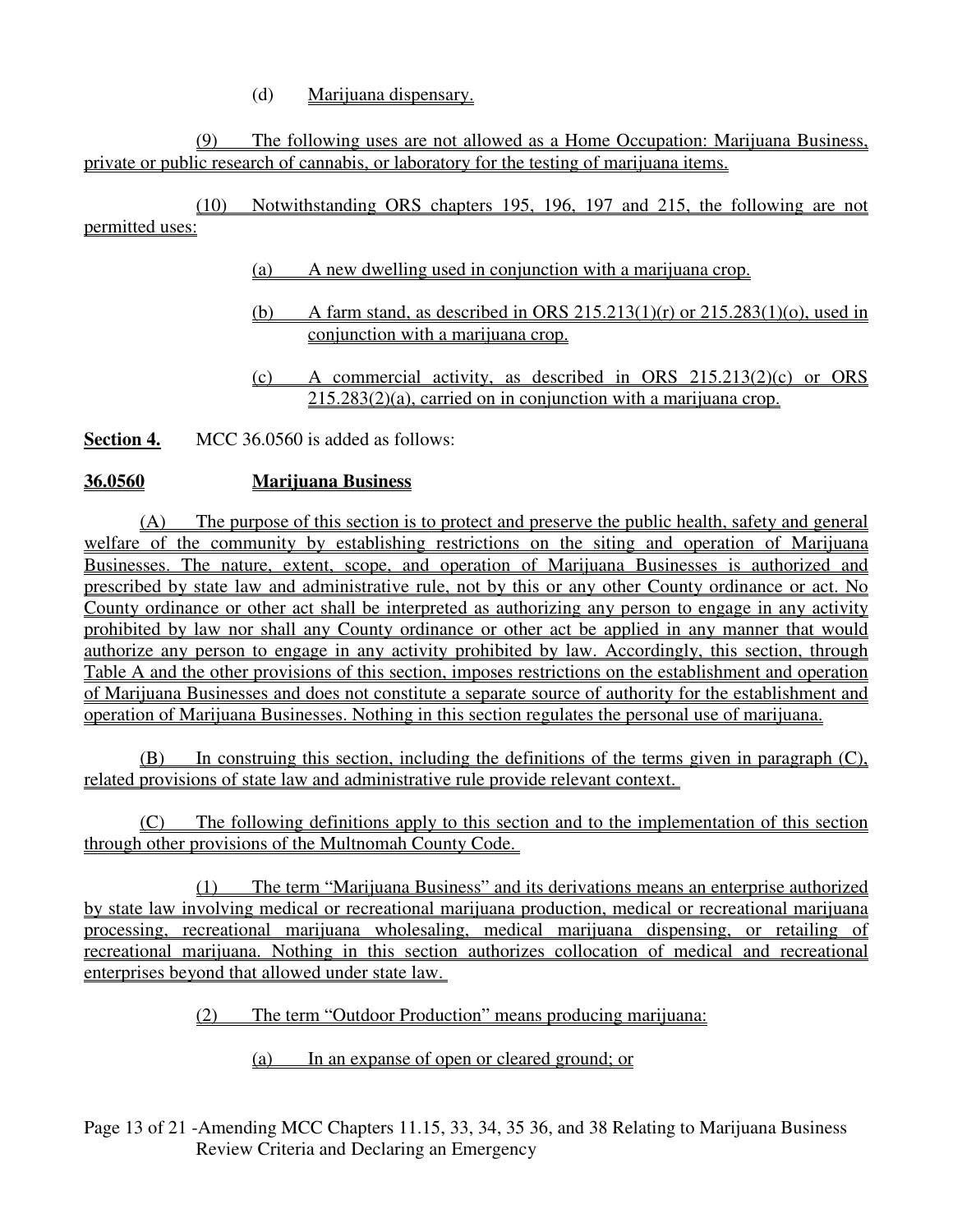- (b) In a greenhouse, hoop house or similar non-rigid structure that does not utilize any artificial lighting on mature marijuana plants, including but not limited to electrical lighting sources.
- (3) The term "Indoor Production" means producing marijuana in any manner:
	- (a) Utilizing artificial lighting on mature marijuana plants; or

(b) Other than "outdoor production," as that is defined in this section.

(D) A proposal for establishing, altering, expanding or replacing a Marijuana Business will be reviewed as specified in Table A below and is subject to the specified criteria therein as well as the criteria set forth in paragraph E of this section. For purposes of MCC 36.7214, a proposal for the alteration or expansion of an existing building or structure by more than 400 square feet of floor area or ground coverage, or for replacement of a building or structure shall be deemed to have a greater adverse impact on the neighborhood. Where no review process for a particular Marijuana Business in a particular zoning district is specified in Table A, the Marijuana Business may not operate in that zoning district.

## **Table A: Chapter 36**

## $X = Not$  Allowed

| <b>Zoning District</b> | <b>Marijuana</b><br><u>Production</u>                                                                                                                               | <u>Marijuana </u><br><b>Processing</b> | <b>Marijuana</b><br><b>Wholesaling</b> | <b>Marijuana</b><br><b>Dispensing or</b><br><b>Retailing</b> |
|------------------------|---------------------------------------------------------------------------------------------------------------------------------------------------------------------|----------------------------------------|----------------------------------------|--------------------------------------------------------------|
| <u>CFU</u>             | <b>Outdoor Production</b><br>only<br>36.2020(C)                                                                                                                     | $\bf{X}$                               | $\underline{X}$                        | $\underline{X}$                                              |
| <b>EFU</b>             | 36.2620(A)                                                                                                                                                          | 36.2625(L)                             | $\underline{X}$                        | $\underline{X}$                                              |
| $MUA-20$               | 36.2820(B)                                                                                                                                                          | 36.2830(B)(2)                          | $\underline{X}$                        | $\overline{X}$                                               |
| RR                     | <b>Indoor Production</b><br>only and the total<br>combined footprint<br>of the Marijuana<br><b>Business shall not</b><br>exceed 2,500<br>square feet.<br>36.3120(B) | $\underline{X}$                        | $\underline{X}$                        | $\underline{X}$                                              |
| PH-RC                  | <b>Indoor Production</b><br>only<br>36.3320(A)                                                                                                                      | 36.3330(B)(6)                          | 36.3330(B)(4)                          | 36.3330(B)(1)                                                |

Page 14 of 21 -Amending MCC Chapters 11.15, 33, 34, 35 36, and 38 Relating to Marijuana Business Review Criteria and Declaring an Emergency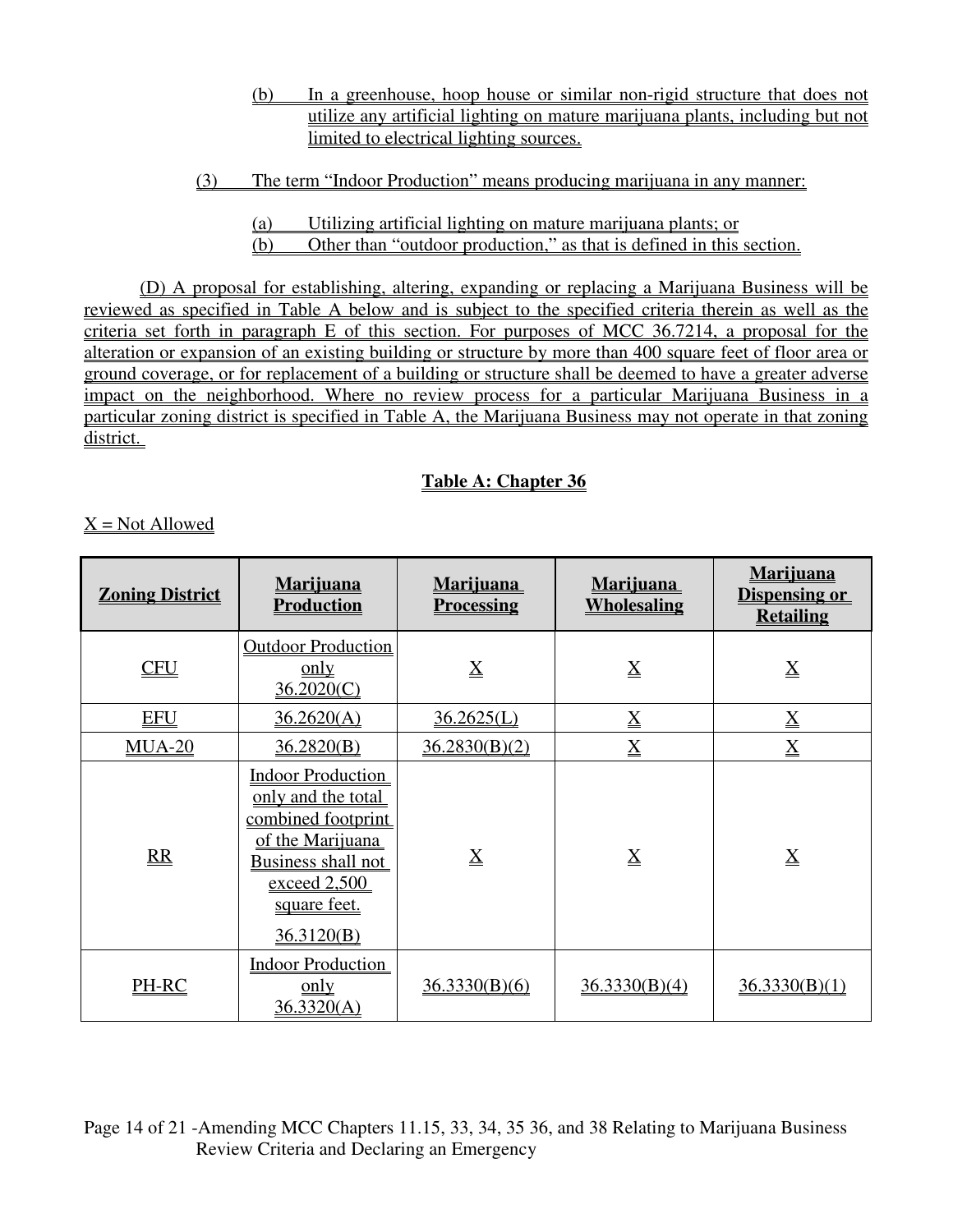| $\overline{\text{OR}}$ | <b>Indoor Production</b><br>only and the total<br>combined footprint<br>of the Marijuana<br><b>Business shall not</b><br>exceed 2,500<br>square feet. | $\underline{X}$ | $\underline{X}$ | $\underline{X}$ |
|------------------------|-------------------------------------------------------------------------------------------------------------------------------------------------------|-----------------|-----------------|-----------------|
|                        | 36.3420(B)                                                                                                                                            |                 |                 |                 |
| <u>OCI</u>             | <b>Indoor Production</b><br>$\underline{\text{only}}$<br>36.3520(B)                                                                                   | 36.3525(C)      | 36.3525(B)(3)   | 36.3525(A)      |

(E) A Marijuana Business is required to meet the criteria referenced in Table A and must comply with the following:

(1) A Marijuana Business shall be located a minimum of 1,000 feet from a public or

private school.

- (a) The measurement in the Exclusive Farm Use zone shall be made using a straight line extending horizontally from the closest school property line to the closest part of any canopy area or building or structure used for marijuana production or marijuana processing.
- (b) The measurement in all other zoning districts shall be made using a straight line extending horizontally from the closest point anywhere on the property line of the Marijuana Business property to the closest school property line.

(2) Outdoor marijuana canopies, buildings and structures used for indoor or outdoor marijuana production, and buildings and structures used for marijuana processing shall be located at least 100 feet from any property line, unless an adjustment or variance is approved. The distance shall be measured using a straight line extending horizontally from the closest part of the canopy area or building or structure used for marijuana production or marijuana processing to the closest property line. This 100 foot setback does not apply to a building or structure, or portion thereof, lawfully established within 100 feet of a property line prior to January 1, 2016.

(3) All Marijuana Business buildings must be equipped with an air filtration system designed and verified by an Oregon licensed mechanical engineer to ensure no marijuana odor at property lines. The system must be operated and maintained in the manner designed and instructed by the Oregon licensed mechanical engineer. Doors and windows shall remain closed, except for the minimum length of time needed for ingress to or egress from the building. The air filtration system requirement does not apply to a building used as part of outdoor production.

(4) A Marijuana Business in a Rural Residential (RR) zoning district shall not

Page 15 of 21 -Amending MCC Chapters 11.15, 33, 34, 35 36, and 38 Relating to Marijuana Business Review Criteria and Declaring an Emergency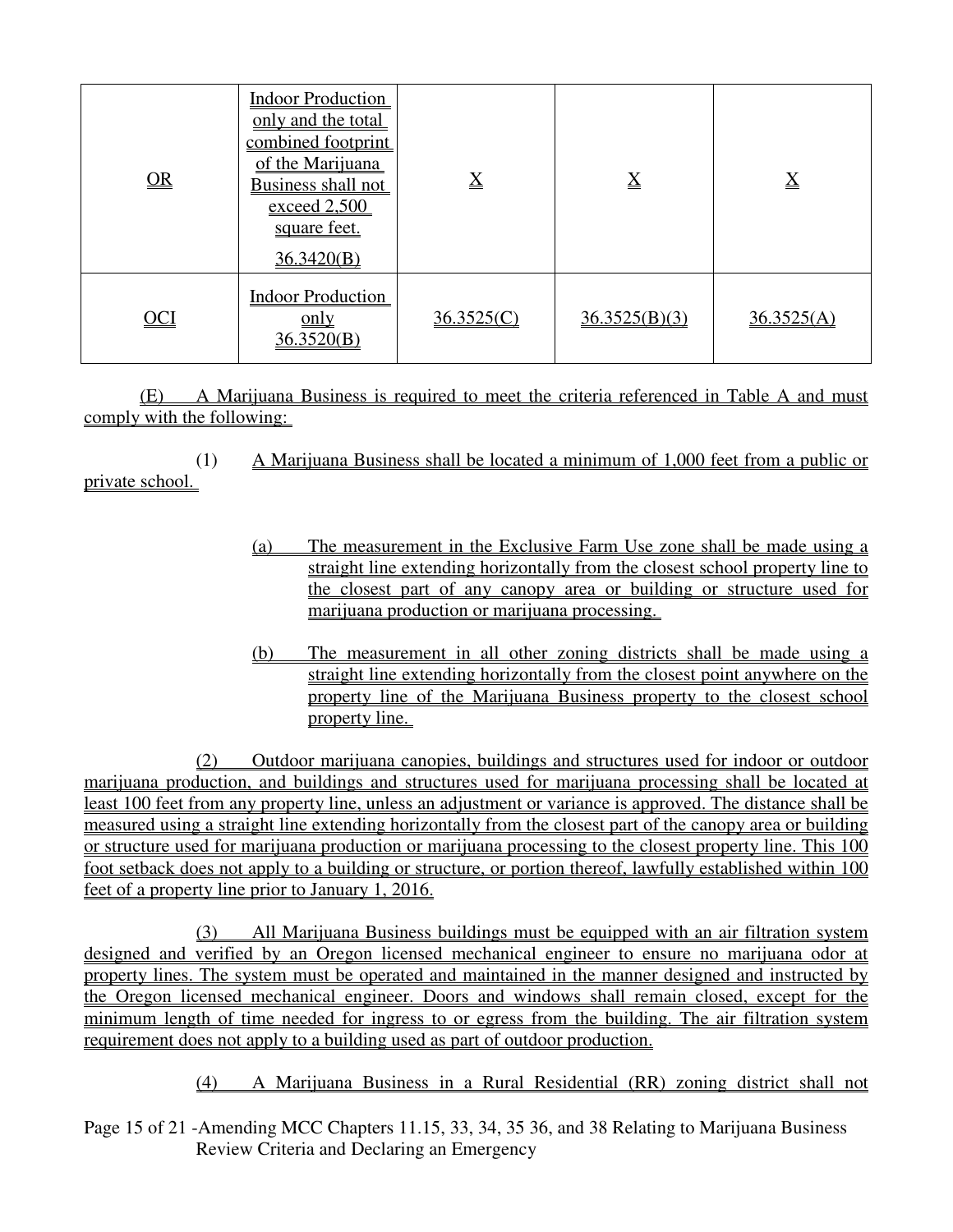produce or permit to be produced sound that is detectable at the property line. A Marijuana Business in all other zoning districts shall comply with the county Sound Control Law, MCC 15.265 – 15.274. A Marijuana Business is not eligible for a variance as prescribed in MCC 15.271 of the county Sound Control Law.

(5) During the period commencing 30 minutes before sunset and ending 30 minutes after sunrise the following day, artificial lighting shall not be visible from outside a building or structure used for marijuana production.

(6) With respect to the establishment, alteration, expansion or replacement of a Marijuana Business supported by a building or other structure, MCC 36.4500 through MCC 36.4567 (Significant Environmental Concern) shall not apply to a building or structure lawfully established prior to January 1, 2016, but shall apply to all other buildings and structures in a Significant Environmental Concern subdistrict. The farm use exception in MCC 36.4520(A) from Significant Environmental Concern permit requirements shall apply only to marijuana production in the Exclusive Farm Use Zoning District and shall not apply to a Marijuana Business in any other instance.

- (7) Fences, walls or other barriers:
	- (a) Shall be limited in area by being located no more than 20-feet in any direction from the outer extent of all areas used for Marijuana Business activities, including but not limited to buildings, structures, outdoor marijuana canopies, and areas used for off-street parking, loading, and storage.
	- (b) Shall not be electrified, use barbed wire, razor wire, concertina coils, anticlimb spikes or any other similar security feature designed to discourage ingress through the potential of causing bodily harm.
	- (c) Shall not include plastic sheeting, knitted polyethylene, woven polypropylene, vinyl coated polyester, or similar materials.
	- (d) No variance, adjustment, deviation or any other modification to these fencing standards is allowed.

(8) No more than one of each of the following Marijuana Businesses may be established on the same Lot of Record.

- (a) Marijuana production
- (b) Marijuana processing
- (c) Marijuana wholesaling
- (d) Marijuana retailing
- (e) Marijuana dispensary.

(9) The following uses are not allowed as a Home Occupation: Marijuana Business, private or public research of cannabis, or laboratory for the testing of marijuana items.

Page 16 of 21 -Amending MCC Chapters 11.15, 33, 34, 35 36, and 38 Relating to Marijuana Business Review Criteria and Declaring an Emergency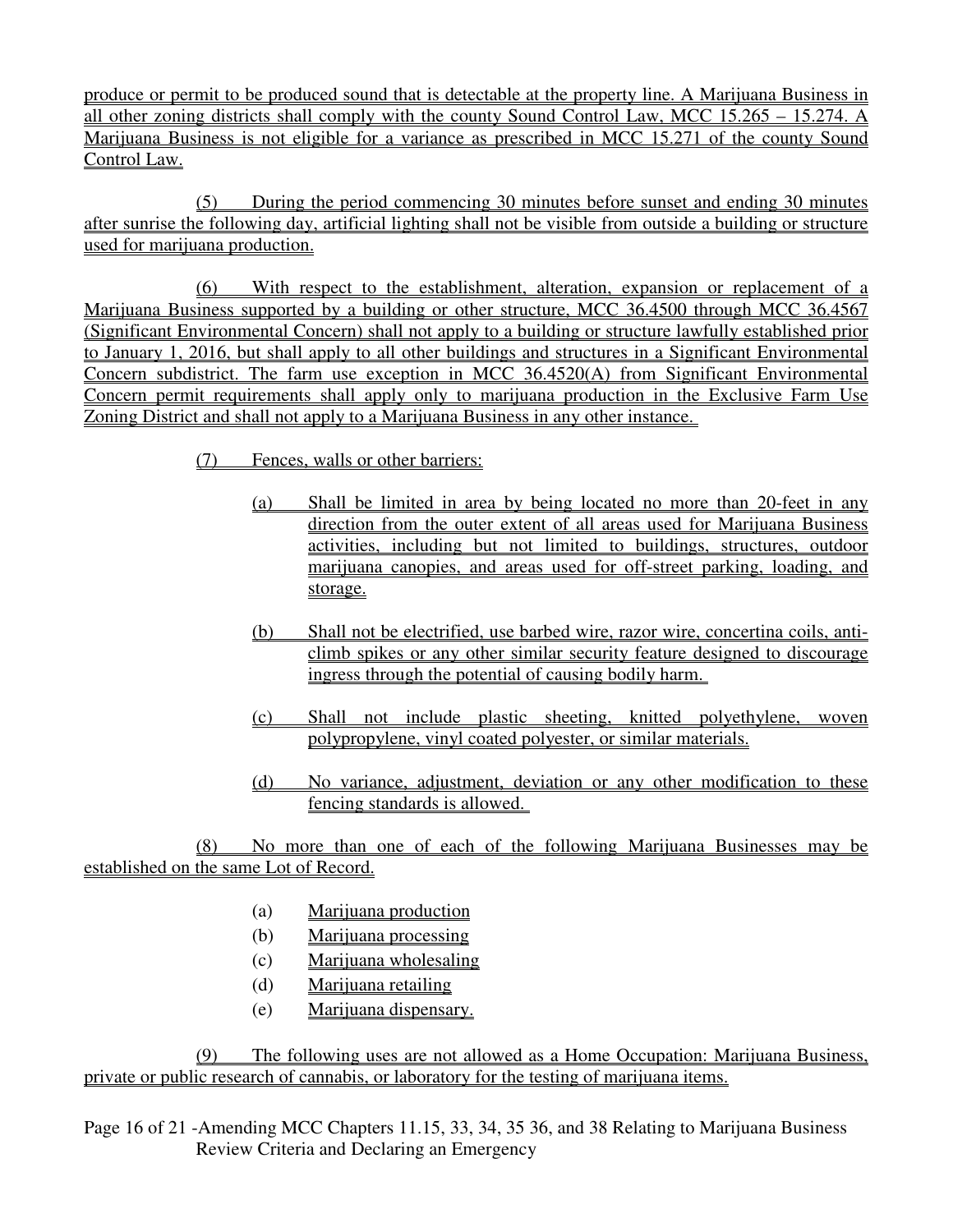(10) Notwithstanding ORS chapters 195, 196, 197 and 215, the following are not permitted uses:

- (a) A new dwelling used in conjunction with a marijuana crop.
- (b) A farm stand, as described in ORS  $215.213(1)(r)$  or  $215.283(1)(o)$ , used in conjunction with a marijuana crop.
- (c) A commercial activity, as described in ORS 215.213(2)(c) or ORS 215.283(2)(a), carried on in conjunction with a marijuana crop.

**Section 5.** MCC 38.0025 is amended as follows:

#### **38.0025 Prohibited Land Uses and Activities**

The following land uses and activities shall not be allowed within the Columbia River Gorge National Scenic Area:

(A) Solid waste disposal sites or sanitary landfills within the Special Management Area.

(B) New industrial development outside of the Urban Areas as designated by the Columbia River Gorge National Scenic Area Act.

(C) Marijuana Business, private or public research of cannabis, or laboratory for the testing of marijuana items.

(1) The term "Marijuana Business" and its derivations means an enterprise authorized by state law involving medical or recreational marijuana production, medical or recreational marijuana processing, recreational marijuana wholesaling, medical marijuana dispensing, or retailing of recreational marijuana.

**Section 6.** MCC 11.15.9105 is added as follows:

11.15.9105 Marijuana Business

(A) The purpose of this section is to protect and preserve the public health, safety and general welfare of the community by establishing restrictions on the siting and operation of Marijuana Businesses. The nature, extent, scope, and operation of Marijuana Businesses is authorized and prescribed by state law and administrative rule, not by this or any other County ordinance or act. No County ordinance or other act shall be interpreted as authorizing any person to engage in any activity prohibited by law nor shall any County ordinance or other act be applied in any manner that would authorize any person to engage in any activity prohibited by law. Accordingly, this section, through Table A and the other provisions of this section, imposes restrictions on the establishment and operation of Marijuana Businesses and does not constitute a separate source of authority for the establishment and operation of Marijuana Businesses. Nothing in this section regulates the personal use of marijuana.

Page 17 of 21 -Amending MCC Chapters 11.15, 33, 34, 35 36, and 38 Relating to Marijuana Business Review Criteria and Declaring an Emergency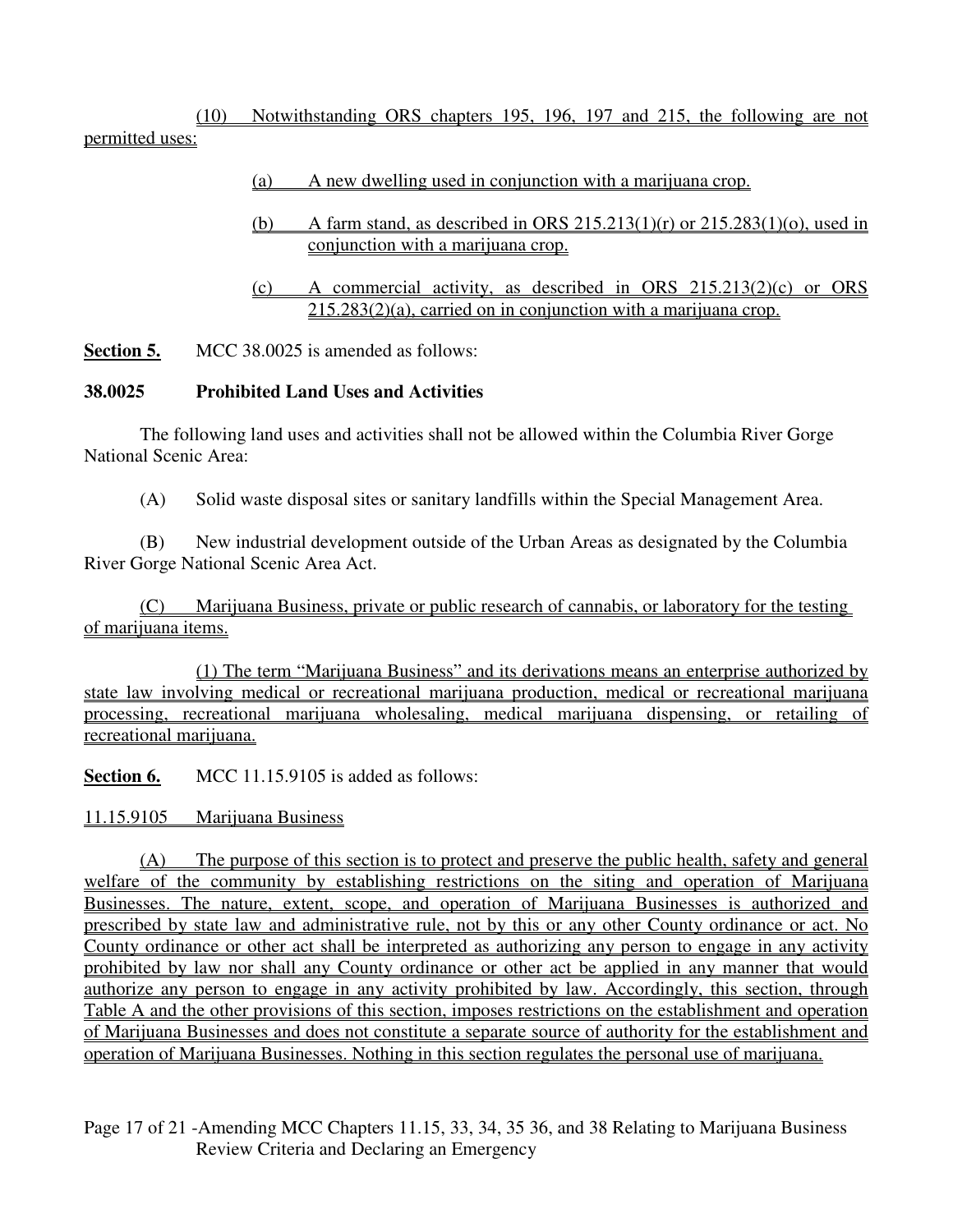(B) In construing this section, including the definitions of the terms given in paragraph (C), related provisions of state law and administrative rule provide relevant context.

(C) The following definitions apply to this section and to the implementation of this section through other provisions of the Multnomah County Code.

(1) The term "Marijuana Business" and its derivations means an enterprise authorized by state law involving medical or recreational marijuana production, medical or recreational marijuana processing, recreational marijuana wholesaling, medical marijuana dispensing, or retailing of recreational marijuana. Nothing in this section authorizes collocation of medical and recreational enterprises beyond that allowed under state law.

## (2) The term "Outdoor Production" means producing marijuana:

- (a) In an expanse of open or cleared ground; or
- (b) In a greenhouse, hoop house or similar non-rigid structure that does not utilize any artificial lighting on mature marijuana plants, including but not limited to electrical lighting sources.
- (3) The term "Indoor Production" means producing marijuana in any manner:
	- (a) Utilizing artificial lighting on mature marijuana plants; or
	- (b) Other than "outdoor production," as that is defined in this section.

(D) A proposal for establishing, altering, expanding or replacing a Marijuana Business will be reviewed as specified in Table A below and is subject to the specified criteria therein as well as the criteria set forth in paragraph E of this section. For purposes of MCC 11.15.8810, a proposal for the alteration or expansion of an existing building or structure by more than 400 square feet of floor area or ground coverage, or for replacement of a building or structure shall be deemed to have a greater adverse impact on the neighborhood. Where no review process for a particular Marijuana Business in a particular zoning district is specified in Table A, the Marijuana Business may not operate in that zoning district.

# **Table A: Chapter 11.15**

## $X = Not$  Allowed

| <b>Zoning District</b>                    | <b>Marijuana</b><br><b>Production</b>              | <b>Marijuana</b><br><b>Processing</b> | <b>Marijuana</b><br><b>Wholesaling</b> | <b>Marijuana</b><br><b>Dispensing or</b><br><b>Retailing</b> |
|-------------------------------------------|----------------------------------------------------|---------------------------------------|----------------------------------------|--------------------------------------------------------------|
| (CFU zones)<br><u>CFU</u><br><u>CFU-1</u> | <b>Outdoor Production</b><br>only<br>11.15.2048(C) | ▵                                     | $\overline{\mathrm{X}}$                | $\Delta$                                                     |

Page 18 of 21 -Amending MCC Chapters 11.15, 33, 34, 35 36, and 38 Relating to Marijuana Business Review Criteria and Declaring an Emergency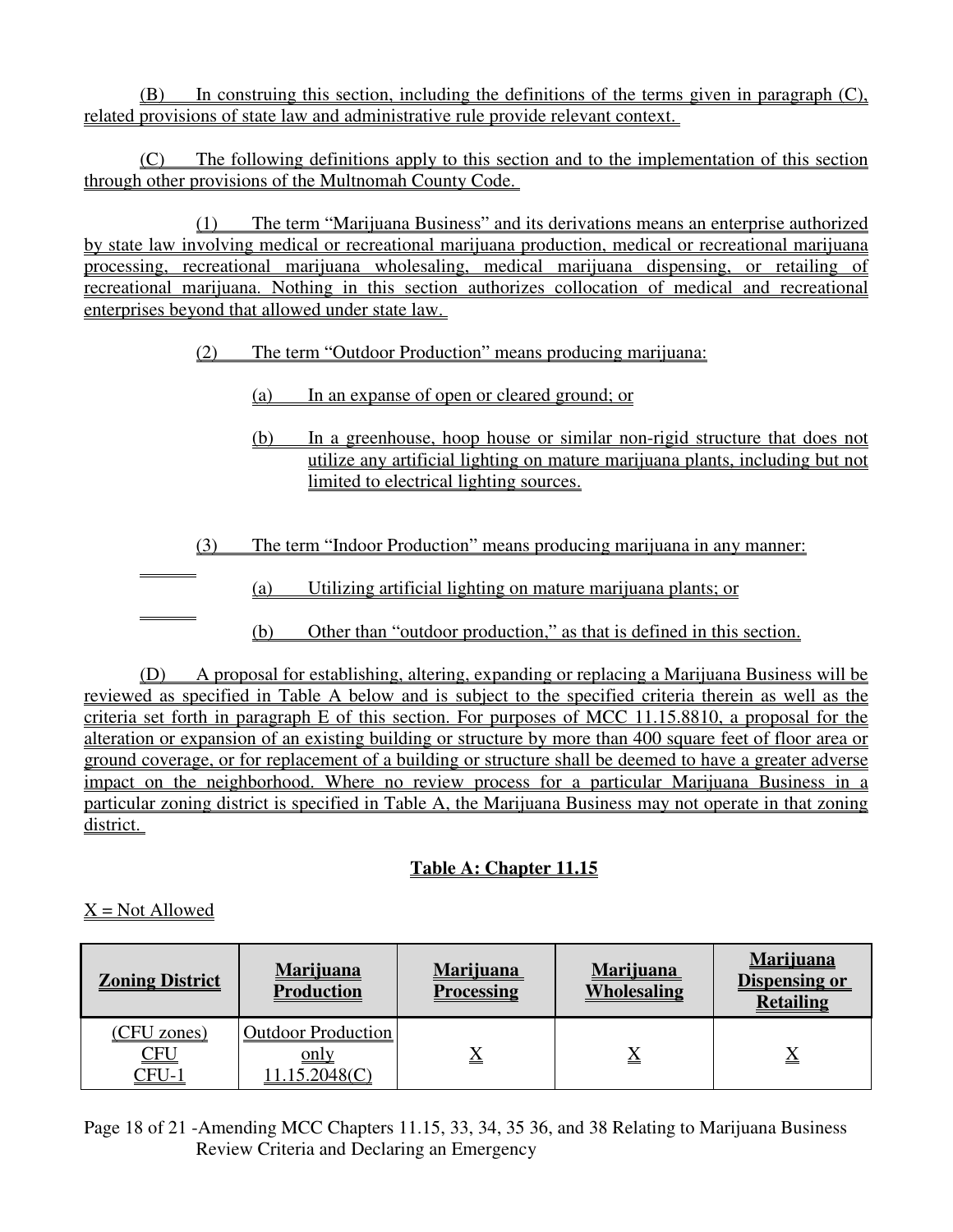| $CFU-2$<br>$CFU-3$<br>$CFU-4$<br>$CFU-5$ |                                                                                                                                                                 |                  |                  |                  |
|------------------------------------------|-----------------------------------------------------------------------------------------------------------------------------------------------------------------|------------------|------------------|------------------|
| <b>EFU</b>                               | 11.15.2008(A)                                                                                                                                                   | $\underline{X}$  | $\underline{X}$  | $\underline{X}$  |
| $\underline{RR}$                         | <b>Indoor Production</b><br>only and the total<br>combined footprint<br>of the Marijuana<br>Business shall not<br>exceed 2,500<br>square feet.<br>11.15.2208(A) | $\underline{X}$  | $\underline{X}$  | $\underline{X}$  |
| RC                                       | <b>Indoor Production</b><br>only<br>11.15.2248(A)                                                                                                               | 11.15.2252(B)(4) | 11.15.2252(B)(3) | 11.15.2252(B)(1) |
| <b>UF-20</b>                             | 11.15.2386(B)                                                                                                                                                   | 11.15.2390(B)(2) | $\underline{X}$  | $\underline{X}$  |
| All Other Zoning<br><b>Districts</b>     | $\underline{X}$                                                                                                                                                 | $\underline{X}$  | $\underline{X}$  | $\underline{X}$  |

(E) A Marijuana Business is required to meet the criteria referenced in Table A and must comply with the following:

(1) A Marijuana Business shall be located a minimum of 1,000 feet from a public or private school.

- (a) The measurement in the Exclusive Farm Use zone shall be made using a straight line extending horizontally from the closest school property line to the closest part of any canopy area or building or structure used for marijuana production or marijuana processing.
- (b) The measurement in all other zoning districts shall be made using a straight line extending horizontally from the closest point anywhere on the property line of the Marijuana Business property to the closest school property line.

(2) Outdoor marijuana canopies, buildings and structures used for indoor or outdoor marijuana production, and buildings and structures used for marijuana processing shall be located at least 100 feet from any property line, unless an adjustment or variance is approved. The distance shall be measured using a straight line extending horizontally from the closest part of the canopy area or building or structure used for marijuana production or marijuana processing to the closest property line. This 100 foot setback does not apply to a building or structure, or portion thereof, lawfully established within 100 feet of a property line prior to January 1, 2016.

Page 19 of 21 -Amending MCC Chapters 11.15, 33, 34, 35 36, and 38 Relating to Marijuana Business Review Criteria and Declaring an Emergency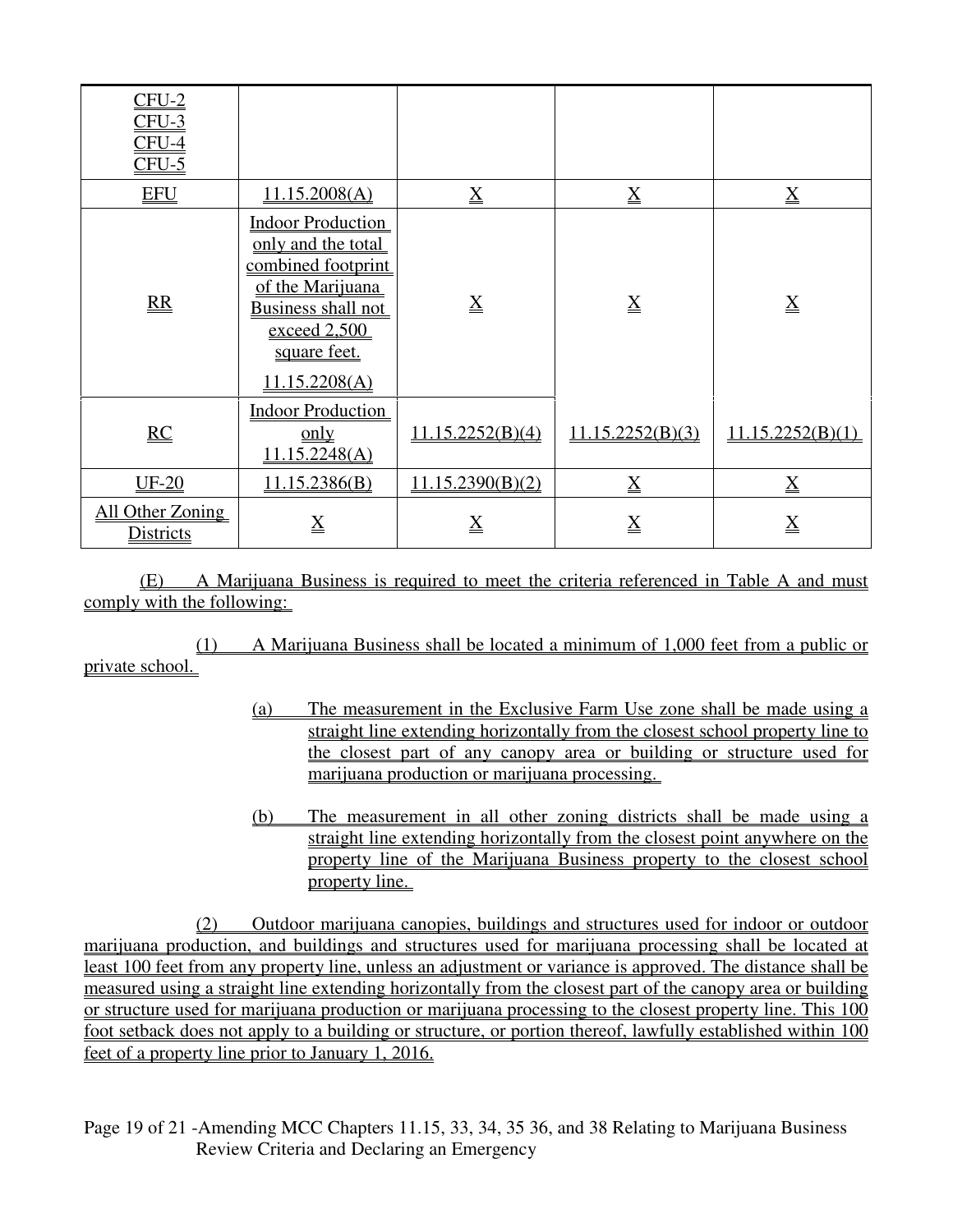(3) All Marijuana Business buildings must be equipped with an air filtration system designed and verified by an Oregon licensed mechanical engineer to ensure no marijuana odor at property lines. The system must be operated and maintained in the manner designed and instructed by the Oregon licensed mechanical engineer. Doors and windows shall remain closed, except for the minimum length of time needed for ingress to or egress from the building. The air filtration system requirement does not apply to a building used as part of outdoor production.

(4) A Marijuana Business in a Rural Residential (RR) zoning district shall not produce or permit to be produced sound that is detectable at the property line. A Marijuana Business in all other zoning districts shall comply with the county Sound Control Law, MCC 15.265 – 15.274. A Marijuana Business is not eligible for a variance as prescribed in MCC 15.271 of the county Sound Control Law.

(5) During the period commencing 30 minutes before sunset and ending 30 minutes after sunrise the following day, artificial lighting shall not be visible from outside a building or structure used for marijuana production.

(6) With respect to the establishment, alteration, expansion or replacement of a Marijuana Business supported by a building or other structure, MCC 11.15.6400 through MCC 11.15.6429 (Significant Environmental Concern) shall not apply to a building or structure lawfully established prior to January 1, 2016, but shall apply to all other buildings and structures in a Significant Environmental Concern subdistrict. The farm use exception in MCC 11.15.6406(A) from Significant Environmental Concern permit requirements shall apply only to marijuana production in the Exclusive Farm Use Zoning District and shall not apply to a Marijuana Business in any other instance.

- (7) Fences, walls or other barriers:
	- (a) Shall be limited in area by being located no more than 20-feet in any direction from the outer extent of all areas used for Marijuana Business activities, including but not limited to buildings, structures, outdoor marijuana canopies, and areas used for off-street parking, loading, and storage.
	- (b) Shall not be electrified, use barbed wire, razor wire, concertina coils, anticlimb spikes or any other similar security feature designed to discourage ingress through the potential of causing bodily harm.
	- (c) Shall not include plastic sheeting, knitted polyethylene, woven polypropylene, vinyl coated polyester, or similar materials.
	- (d) No variance, adjustment, deviation or any other modification to these fencing standards is allowed.

(8) No more than one of each of the following Marijuana Businesses may be established on the same Lot of Record.

- (a) Marijuana production
- Page 20 of 21 -Amending MCC Chapters 11.15, 33, 34, 35 36, and 38 Relating to Marijuana Business Review Criteria and Declaring an Emergency